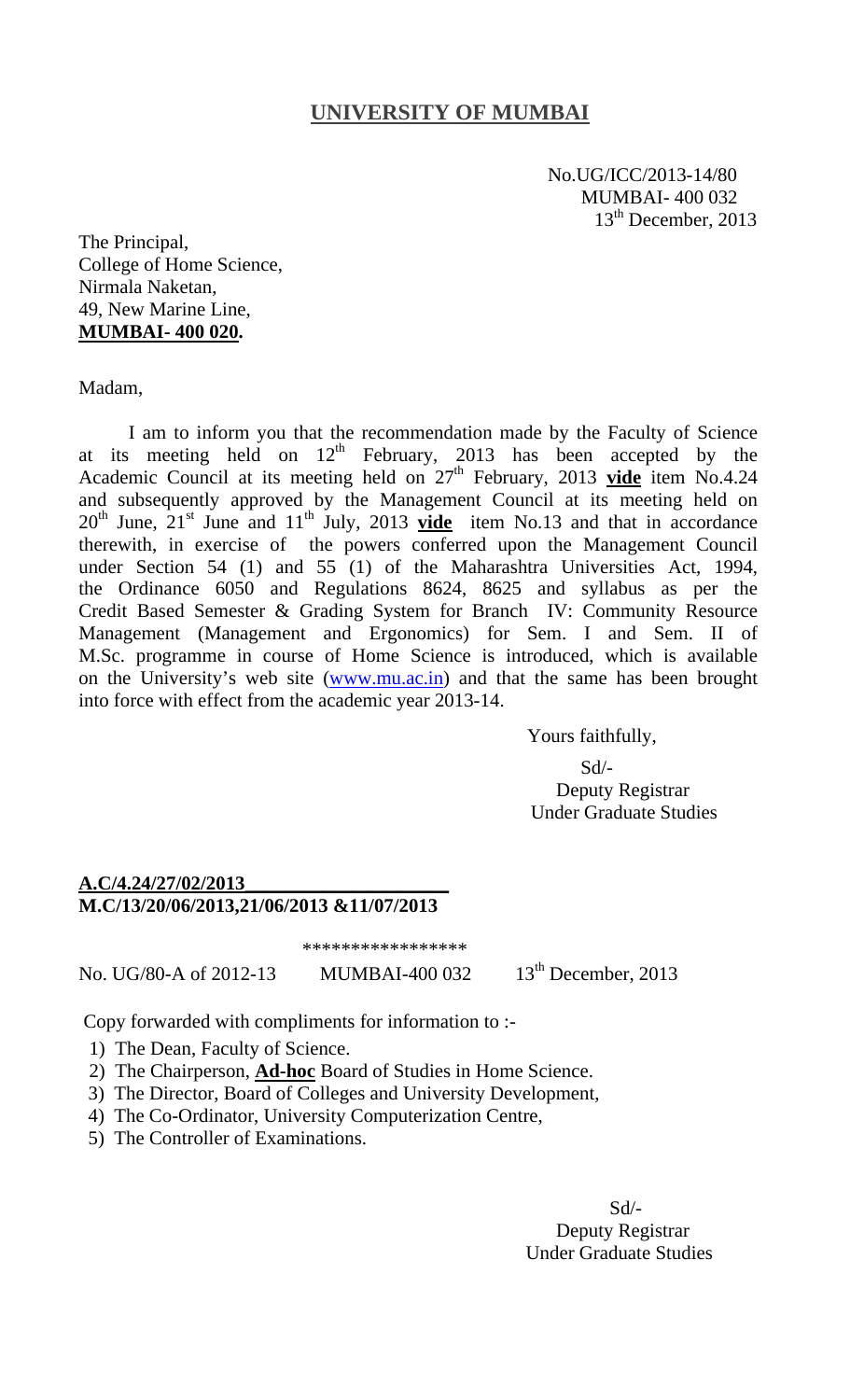**I Item n no. 4.2 24 AC 27/2/1 13** 

# $\frac{1}{\sqrt{2}}$



## **Ordinances, Regulations and Syllabus**

## **Program: M.Sc.**

## **Course: Home Science**

**Branch IV: Community Resource Management M Manage ement and E Ergono omics Semester I and II** 

(Introduced as per Credit Based Semester and Grading System with effect from the academic year 2013–2014)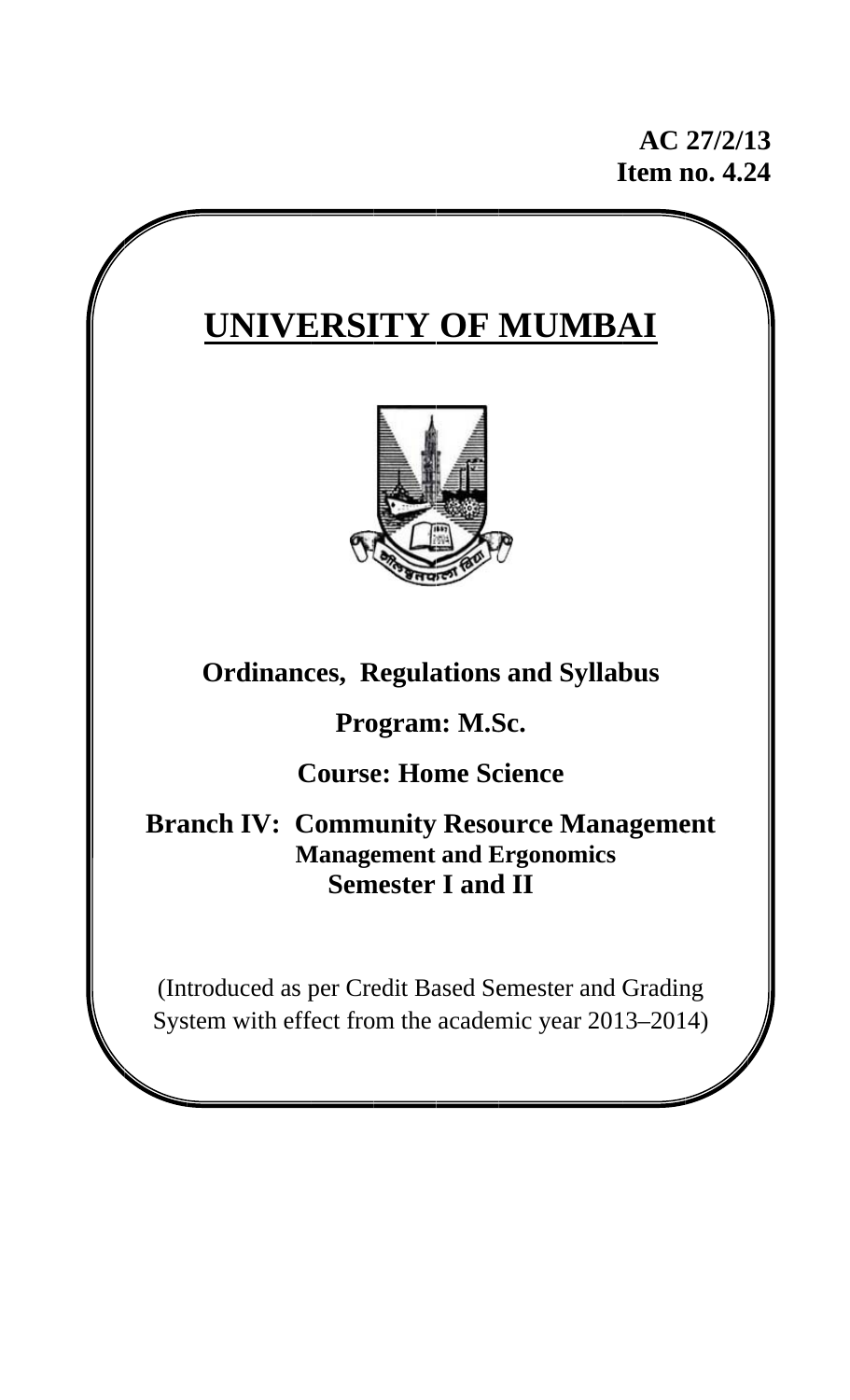## **PROPOSED SYLLABUS**

## **M.Sc. (Home Science) Course Branch IV: Community Resource Management**

## **MANAGEMENT AND ERGONOMICS**

## **Preamble**

The Master's program has been innovatively designed to enable students to acquire knowledge in the field of Management, Ergonomics, Workplace Safety, Product and Equipment Design, Marketing, Human Resource Development, Entrepreneurship and Communication. The course curriculum has been structured to explore issues related to modern strategic developments and thereby provide a balance between theoretical and practical applications in the field of Community Resource Management to equip students for better job opportunities.

## **Objectives of the course:**

- To develop the capabilities and knowledge of students in the areas of,
	- Human Resource Management
	- Financial Management
	- Work place design
	- Workplace safety
	- Anthropometry and design
	- Occupational Hazards
- To acquire relevant skills required to develop students to become efficient professionals in academics, research, industry and community service.
- To enhance communication skills and leadership skills to foster competence and excellence in students.

## **O 6050 Eligibility:**

B.Sc. with Home Science (any branch)

B.Sc. with Home Economics

B.Sc. with Physiotherapy

B.Sc. Agriculture with Home Science

Graduate degree with Hotel Management/Hospitality Management/Housekeeping or other allied fields PG Diploma in Interior Decoration/Interior Design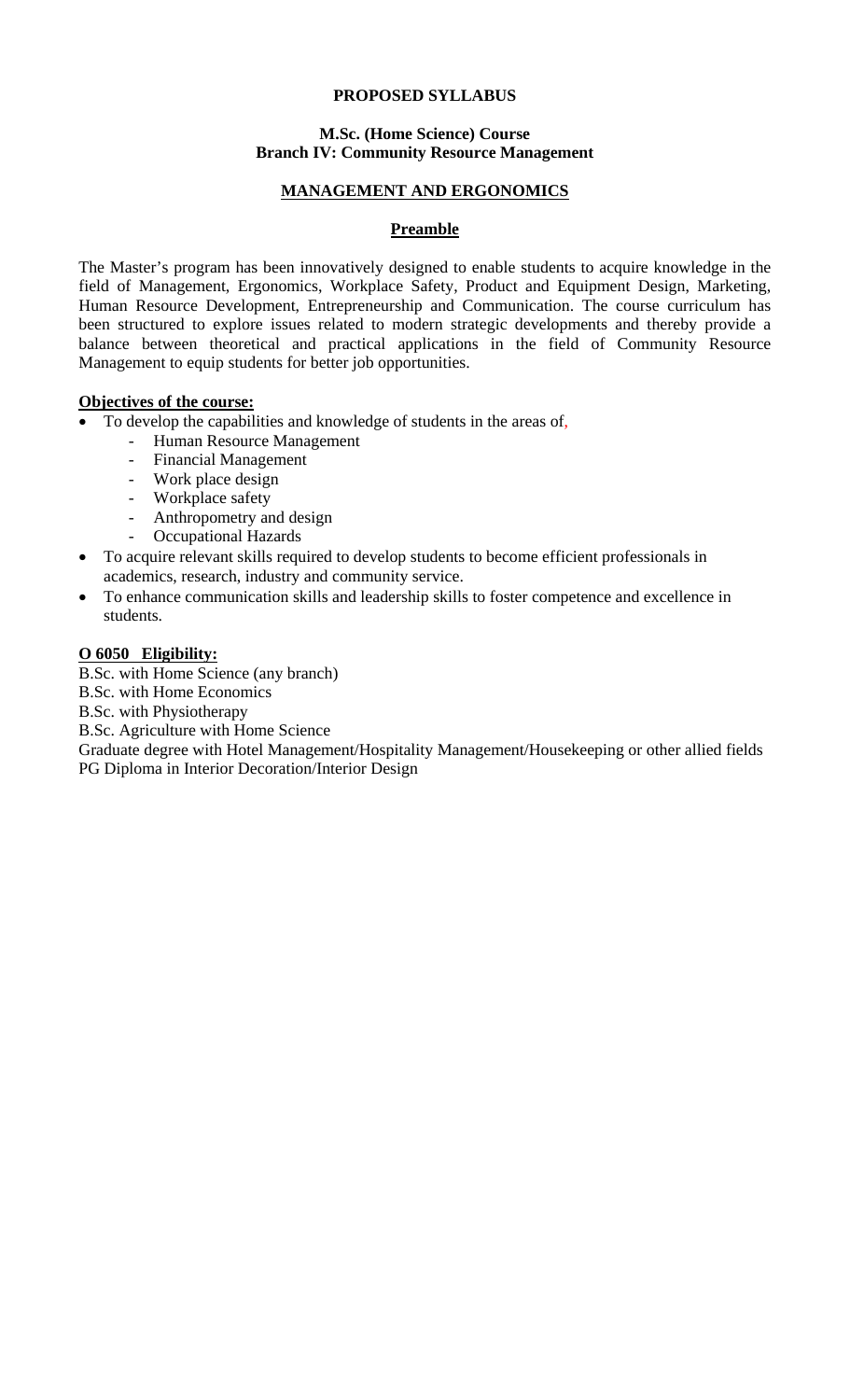#### **M.Sc. (Home Science) BRANCH IV: COMMUNITY RESOURCE MANAGEMENT**

## **MANAGEMENT AND ERGONOMICS**

## **R 8624 STUDENT INTAKE CAPACITY: 30**

## **R 8625 PROPOSED FEE STRUCTURE**

| S.NO.        | <b>HEAD</b>                                                  | <b>AMOUNT/STUDENT</b><br>(Rs.) |              |
|--------------|--------------------------------------------------------------|--------------------------------|--------------|
|              |                                                              | M.Sc. I                        | M.Sc. II     |
| 1            | <b>TUITION FEES</b>                                          | 25,000                         | 25,000       |
| $\mathbf{2}$ | <b>LABORATORY FEES</b>                                       | 1,500                          | 1,500        |
| 3            | <b>LABORATORY DEPOSIT</b>                                    | 500                            | $\bf{0}$     |
| 4            | <b>LIBRARY FEES</b>                                          | 2,000                          | 2,000        |
| 5            | <b>LIBRARY DEPOSIT</b>                                       | 500                            | $\mathbf{0}$ |
| 6            | <b>GYMKHANA FEES</b>                                         | 500                            | 500          |
| 7            | <b>IDENTITY CARD</b>                                         | 75                             | 75           |
| 8            | <b>EXAMINATION FEES</b>                                      | 500                            | 500          |
| 9            | <b>MAGAZINE</b>                                              | 100                            | 100          |
| 10           | <b>PROSPECTUS</b><br>(handbook, syllabus & application form) | 200                            | $\mathbf{0}$ |
| 11           | PROJECT EVALUATION                                           | $\mathbf{0}$                   | 500          |
| 12           | <b>CAUTION MONEY</b>                                         | 500                            | $\bf{0}$     |
| 13           | UNIVERSITY REGISTRATION                                      | 825                            | $\mathbf{0}$ |
| 14           | UNIVERSITY SHARE OF TUITION FEES                             | 800                            | 800          |
| 15           | <b>FIELD VISITS*/ACTIVITIES</b>                              | 1,500                          | 1,500        |
|              | <b>TOTAL</b>                                                 | 34,500                         | 32,475       |

**\* Additional charges will be levied for outstation visits/ conferences**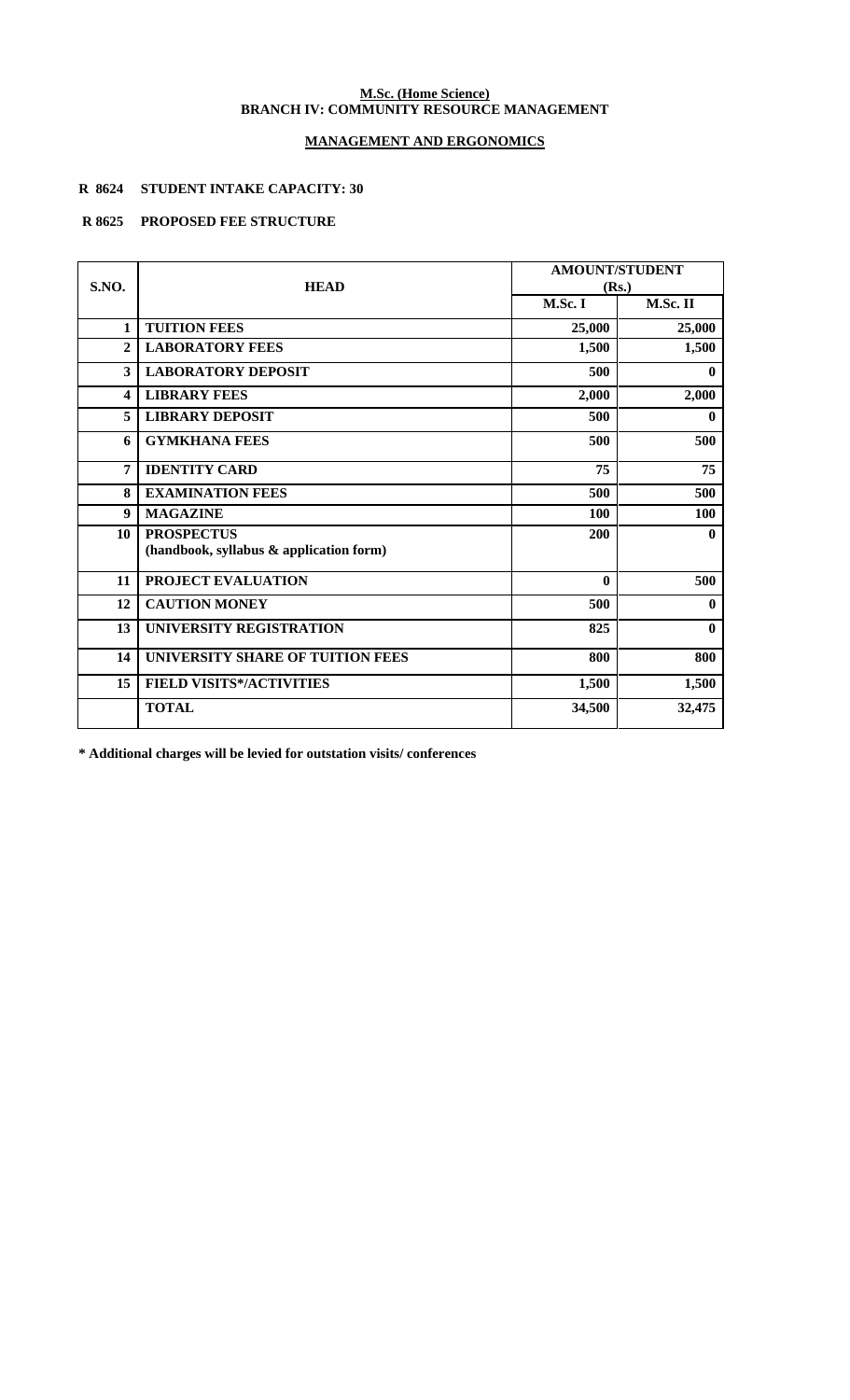| <b>M.Sc. (Home Science)</b>              |
|------------------------------------------|
| <b>SEMESTER I</b>                        |
| BRANCH IV: COMMUNITY RESOURCE MANAGEMENT |
| <b>MANAGEMENT &amp; ERGONOMICS</b>       |

| <b>Course Code</b> | <b>Subject</b>                                           | <b>Internal</b><br><b>Marks</b> | <b>Semester End</b><br><b>Examination</b> | <b>Total Marks</b> | <b>Periods/Week</b> | <b>Credits</b> |
|--------------------|----------------------------------------------------------|---------------------------------|-------------------------------------------|--------------------|---------------------|----------------|
| PSHSIV101          | Research Methods & Statistics                            | 40                              | 60                                        | 100                | 4                   | $\overline{4}$ |
| PSHSIV102          | Orderliness, Safety and<br>Environment                   | 30                              | 45                                        | 75                 | 3                   | 3              |
| PSHSIV103          | Ergonomics in New Product and<br><b>Equipment Design</b> | 30                              | 45                                        | 75                 | 3                   | 3              |
| PSHSIV104          | Strategic Human Resource<br>Management                   | 30                              | 45                                        | 75                 | 3                   | 3              |
| PSHSIV105          | Work Place Safety, Health and<br>Environment             | 30                              | 45                                        | 75                 | 3                   | 3              |
| PSHSIV106          | Entrepreneurship                                         | 20                              | 30                                        | 50                 | $\overline{2}$      | 2              |
| PSHSIVP101         | New Product Development                                  | --                              | 50                                        | 50                 | $\overline{2}$      | 2              |
| PSHSIVP102         | Human Resource Management<br>Applications                |                                 | 50                                        | 50                 | $\overline{c}$      | 2              |
| PSHSIVP103         | Entrepreneurship                                         | --                              | 50                                        | 50                 | 2                   | 2              |
|                    | <b>TOTAL</b>                                             |                                 |                                           | 600                | 24                  | 24             |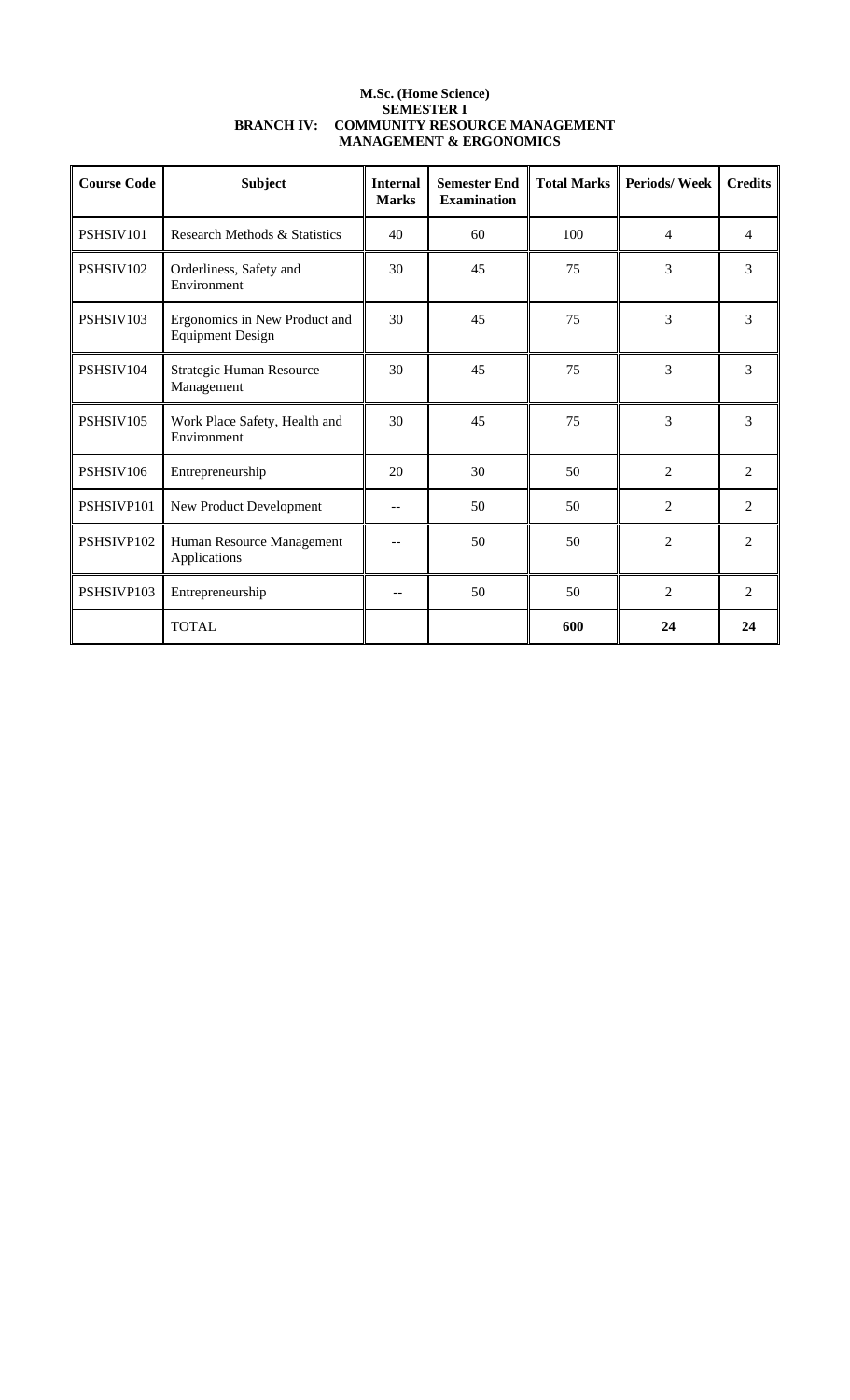| <b>Course Code</b>                                                                                                                                                                                                                                                                                            | <b>Title</b>                                                                                                                                                                                                                                                                                                                                                                                                                                                                                                                                                                                                                                                                                                                                                                                                                                                                                            | Periods/week | <b>Marks</b> | <b>Credits</b> |  |
|---------------------------------------------------------------------------------------------------------------------------------------------------------------------------------------------------------------------------------------------------------------------------------------------------------------|---------------------------------------------------------------------------------------------------------------------------------------------------------------------------------------------------------------------------------------------------------------------------------------------------------------------------------------------------------------------------------------------------------------------------------------------------------------------------------------------------------------------------------------------------------------------------------------------------------------------------------------------------------------------------------------------------------------------------------------------------------------------------------------------------------------------------------------------------------------------------------------------------------|--------------|--------------|----------------|--|
| PSHSIV101                                                                                                                                                                                                                                                                                                     | <b>RESEARCH METHODS AND STATISTICS</b>                                                                                                                                                                                                                                                                                                                                                                                                                                                                                                                                                                                                                                                                                                                                                                                                                                                                  | 4            | <b>100</b>   | 4              |  |
| Objectives<br>To build in students appreciation for high quality research in each of their specializations.<br>$\bullet$<br>To introduce students to the skills needed in conducting a research in their specialization.<br>٠<br>To introduce students to principles of good scientific writing.<br>$\bullet$ |                                                                                                                                                                                                                                                                                                                                                                                                                                                                                                                                                                                                                                                                                                                                                                                                                                                                                                         |              |              |                |  |
|                                                                                                                                                                                                                                                                                                               | To enable in students the skills in selecting, computing, interpreting and reporting statistics.                                                                                                                                                                                                                                                                                                                                                                                                                                                                                                                                                                                                                                                                                                                                                                                                        |              |              | <b>Periods</b> |  |
| <b>Course Content</b><br>Unit I                                                                                                                                                                                                                                                                               | <b>Introduction and Overview</b>                                                                                                                                                                                                                                                                                                                                                                                                                                                                                                                                                                                                                                                                                                                                                                                                                                                                        |              |              | 15             |  |
|                                                                                                                                                                                                                                                                                                               | What is a research?<br>Objectivity and subjectivity in scientific inquiry: Premodernism, modernism, and<br>postmodernism<br>Steps in the research process<br>Importance of research in general, and in each discipline<br>Illustration of research in each of the three specializations: Foods, Nutrition, and Dietetics;<br>Human Development; Textile and Fashion Technology; Community Resource<br>Management.<br>Qualitative versus quantitative research<br>The beginning steps in the research process<br>Identifying broad areas of research in a discipline<br>Identifying interest areas; using multiple search strategies<br>Prioritizing topics; specifying a topic; feasibility                                                                                                                                                                                                             |              |              |                |  |
|                                                                                                                                                                                                                                                                                                               | Review of literature/scholarly argument in support of study                                                                                                                                                                                                                                                                                                                                                                                                                                                                                                                                                                                                                                                                                                                                                                                                                                             |              |              |                |  |
|                                                                                                                                                                                                                                                                                                               | Specifying research objectives/hypotheses/questions                                                                                                                                                                                                                                                                                                                                                                                                                                                                                                                                                                                                                                                                                                                                                                                                                                                     |              |              |                |  |
| Unit II                                                                                                                                                                                                                                                                                                       | <b>Variables</b><br>Definition<br>Characteristics<br><b>Types</b><br>Levels of measurement<br><b>Measurement</b><br>Conceptual definitions and operational definitions<br>Types of validity and reliability in quantitative research<br>Data entry in quantitative research<br>Codebook and master sheet<br>Creating data files and data management                                                                                                                                                                                                                                                                                                                                                                                                                                                                                                                                                     |              |              | 15             |  |
| Unit III                                                                                                                                                                                                                                                                                                      | Introduction and overview to statistics<br>Role of statistics in (quantitative) research<br>Definition/changing conceptions<br>Prerequisite concepts in mathematics (e.g., properties of the summation sign, basic algebra)<br>Descriptive Statistics for summarizing ratio level variables, frequencies and<br>percentages<br>Computing an average/measure of a central tendency: Mean, median, mode(s)<br>Contrasting the mean vs. median<br>Computing an average when there are outliers or extreme values in the data set<br>Robust measures of the center (5% trimmed mean; M-estimators)<br>Quartiles and percentiles<br>Computing a measure of variability or dispersion<br>Why? (inadequacy of the mean)<br>Minimum value and maximum value<br>Range<br>Interquartile range<br>Variance and standard deviation<br><b>Discrete and continuous variables</b><br><b>Histograms and line graphs</b> |              |              | 15             |  |
| Unit IV                                                                                                                                                                                                                                                                                                       | Descriptive Statistics for summarizing nominal, ordinal and interval level variables<br>Demonstration of computer software such as the Statistical Package for the Social<br><b>Sciences (SPSS)</b><br>Data entry<br>Data Management<br><b>Descriptive Statistics</b><br><b>Probability: Foundation of Advanced/Inferential Statistics</b><br>Definition<br>Role of probability in research and statistics<br>Elementary concepts in probability:<br>Sample space, experiment, event/outcome/element of the sample space<br>Equally likely outcomes and the uniform probability model<br>Stabilization of the relative frequency                                                                                                                                                                                                                                                                        |              |              | 15             |  |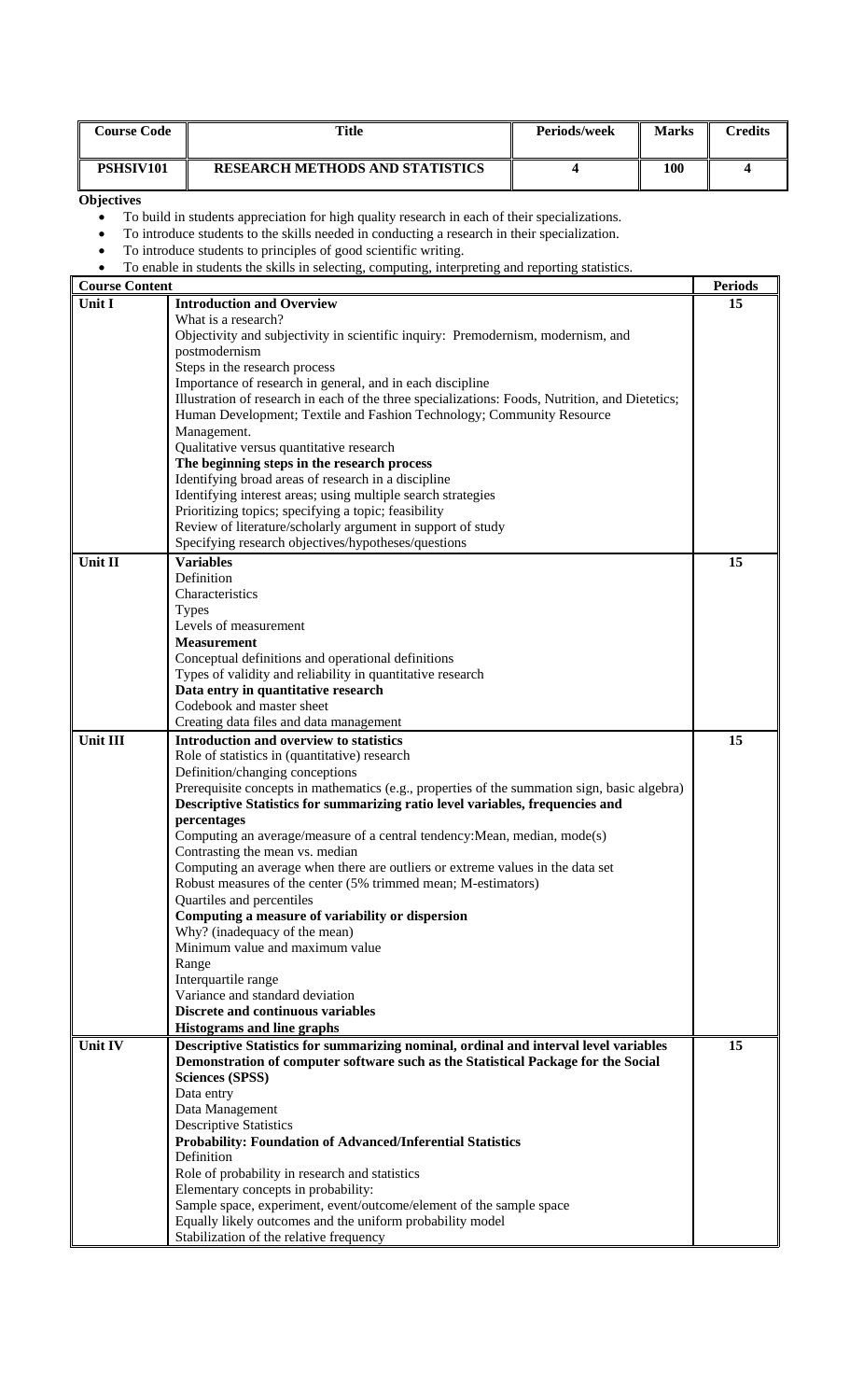Bhattacharyya, G.K. and Johnson, R. A. (1977). Statistical *concepts and methods.* NY: John Wiley.

Dwiwedi, R. S. (1997). *Research methods in behavioral sciences.* Delhi, Macmillan India.

Gravetter, F. J. and Waillnau, L. B. (2000). Statistics *for the behavioral sciences.* Belmont, CA: Wadsworth/Thomson Learning.

Kerlinger, F. N. and Lee, H. B. (2000). *Foundations of behavioral research.* Orlando, Florida: Harcourt. Leong, F.T.L. and Austin, J. T. (Eds.) (1996). *The psychology research handbook.* New Delhi: Sage.

| <b>Course Code</b> | Title                                      | Periods/week | <b>Marks</b> | $C$ redits |
|--------------------|--------------------------------------------|--------------|--------------|------------|
| <b>PSHSIV102</b>   | <b>ORDERLINESS, SAFETY AND ENVIRONMENT</b> |              | 75           |            |

#### **Objectives**

- To help identify the basic concepts of workplace exposure assessment.
- To be to recognize appropriate procedures and techniques for identifying health hazards in the workplace.
- To be able to list appropriate procedures and standards required to properly evaluate health hazards in selected workplaces.
- To reinforce the attitudes and behaviours required for safe and environmentally sound work habits.
- To explain the moral basis for maintaining good standards of health and safety.

| <b>Course Content</b> |                                                                                                   | <b>Periods</b> |
|-----------------------|---------------------------------------------------------------------------------------------------|----------------|
| Unit I                | <b>Introduction</b>                                                                               | 15             |
|                       | Definition, Historical Perspective                                                                |                |
|                       | Occupational Safety, Health and Environment Management                                            |                |
|                       | Role of Management in Industrial Safety                                                           |                |
|                       | <b>Anticipation and Recognition: Safety Hazards</b>                                               |                |
|                       | Fire: Detection and Alarms                                                                        |                |
|                       | Fire emergency procedures and means of escape                                                     |                |
|                       | Industrial Fire Protection Systems, Fire Safety In Buildings                                      |                |
|                       | <b>Anticipation and Recognition: Environment Hazards</b>                                          |                |
|                       | Particulates, Gases and Vapours, Noise, Radiation, Chemical Contaminants, Thermal Stress          |                |
| <b>Unit II</b>        | <b>Evaluation and Control</b>                                                                     | 15             |
|                       | <b>Workplace Control Principles</b>                                                               |                |
|                       | <b>Exposure Assessment</b>                                                                        |                |
|                       | Achieving Control: Control of Men, Materials And Vehicles into the plant and within the           |                |
|                       | plant, Fire Alarm Facilities, Fire Detection And Sprinkler Systems, Formation Of Safety           |                |
|                       | Teams, Basic First Aid, Internal Navigation Safety, Pathways for Men and Vehicles,<br>Orderliness |                |
|                       | Organizing for Health and Safety - Management through commitments                                 |                |
|                       | Key Personnel and their duties, Co-operation through communication, consultation and              |                |
|                       | Committee, Principles of training, Training matrix                                                |                |
|                       | <b>Evaluation of Hazards</b>                                                                      |                |
|                       | <b>Personal Protective Equipment and Clothing</b>                                                 |                |
|                       | <b>Occupational Health and Safety Program and Training</b>                                        |                |
|                       | <b>Auditing and Reviewing Performance</b>                                                         |                |
| <b>Unit III</b>       | <b>Employee Participation in Safety</b>                                                           | 15             |
|                       | Health and Safety Policy: Purpose, Safety Policy/ Statement, Organization Arrangements            |                |
|                       | Employee Participation, Purpose and areas of participation                                        |                |
|                       | Role of worker union in Safety Health and Environment Protection.                                 |                |
|                       | Safety Promotion, Suggestion Schemes, other Promotional Methods                                   |                |
|                       | Health and Safety Induction Training: Reason for Induction Training, Training content,            |                |
|                       | Methods of Induction                                                                              |                |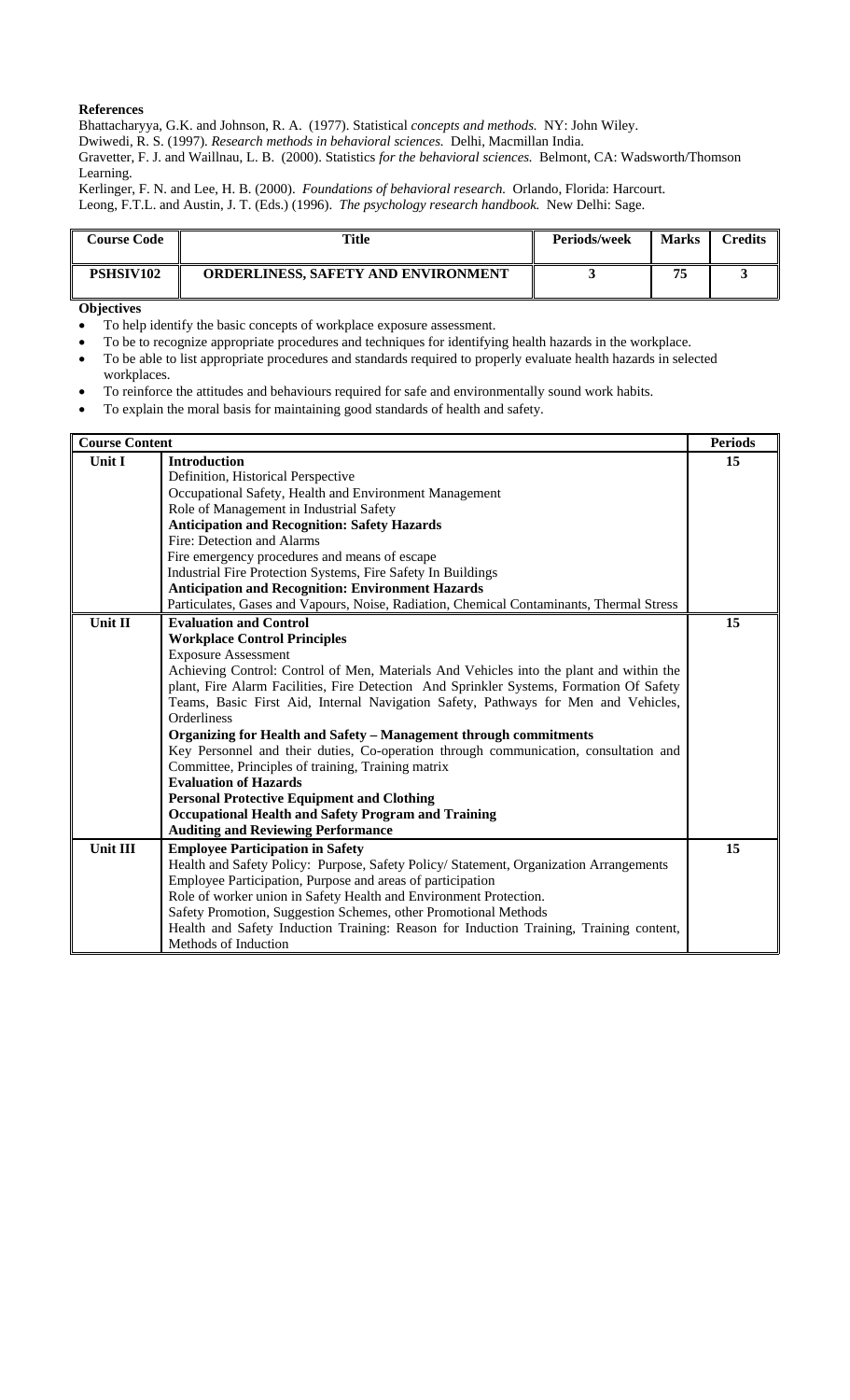*An Introduction to Health and Safety – Health and Safety in Small Businesse*s. HSE Books Barry S. Levy, David W.H., Sherry L., Rosemary K., 2008. *Occupational and environmental health: recognizing and preventing disease and injury*.

Hughes P., Ed Ferrett (5<sup>th</sup> Edition). *Introduction to health and safety at work*. London and New York: Taylor and Francis Lees F.P. (1996). *'Loss prevention in process industries'*. Butterworths and Co.

Mahajan S.P, (1993). '*Pollution control in process industries'*. New Delhi: Tata McGraw Hill Publishing Co. R.S. Bridger (2003). *Introduction to ergonomics* (2<sup>nd</sup> Edition). London and New York: Taylor and Francis

R.S. Gupta. '*A handbook of fire technology'*. Orient Longman.

| <b>Course Code</b> | Title                                                           | <b>Periods/week</b> | <b>Marks</b> | Credits |
|--------------------|-----------------------------------------------------------------|---------------------|--------------|---------|
| PSHSIV103          | <b>ERGONOMICS IN NEW PRODUCT AND EQUIPMENT</b><br><b>DESIGN</b> |                     | 75           |         |

#### **Objectives**

To be able to evolve design concepts considering the end user.

• To understand the steps necessary to produce a viable product.

To be able to differentiate between a plan on paper and the actual product.

- To understand legal issues involved in registering the design.
- To build the ability to work with Engineering and Science specialists and business management teams.

#### **Course Content Periods**  Periods **Periods Periods Unit I Introduction Importance and Need Stages of Design Research Process of Design Development**: Defining Design Objectives Understanding Consumer Requirements Gathering User Requirement Knowing satisfaction level with existing products Opportunities for new features Product Concept Formulation Developing And Evaluating the Design: Quality Function Deployment, Converting Customer Voice to Specifics. **User Centered Design Vs. Proactive Design 15**  Unit II **Integration of Ergonomics in the design process Anthropometric principles:**  Anthropometric Data Analysis Applying Anthropometry for Product Design **Ergonomic Principles:**  Designing for the Environment Designing for Comfort and Safety **Cultural Ergonomics Issues 15 Unit III Design and Development Intelligence, Creativity And Decision Making In Product Design Standards In Design Visual Design**  Face lifts Variants Platform New Platform **Product Graphics Aesthetic Concepts Objectives Of Product Development**  Manufacturing Ability/ Feasibility Economic Aspects Product Promotion Product Development **User Centered Deign**  Universal design Integration of special users in product development process Eco design **Intellectual Property Rights**  Patent, Copyright and Trademark Procedure for Fling Patent Legal issues involved **15**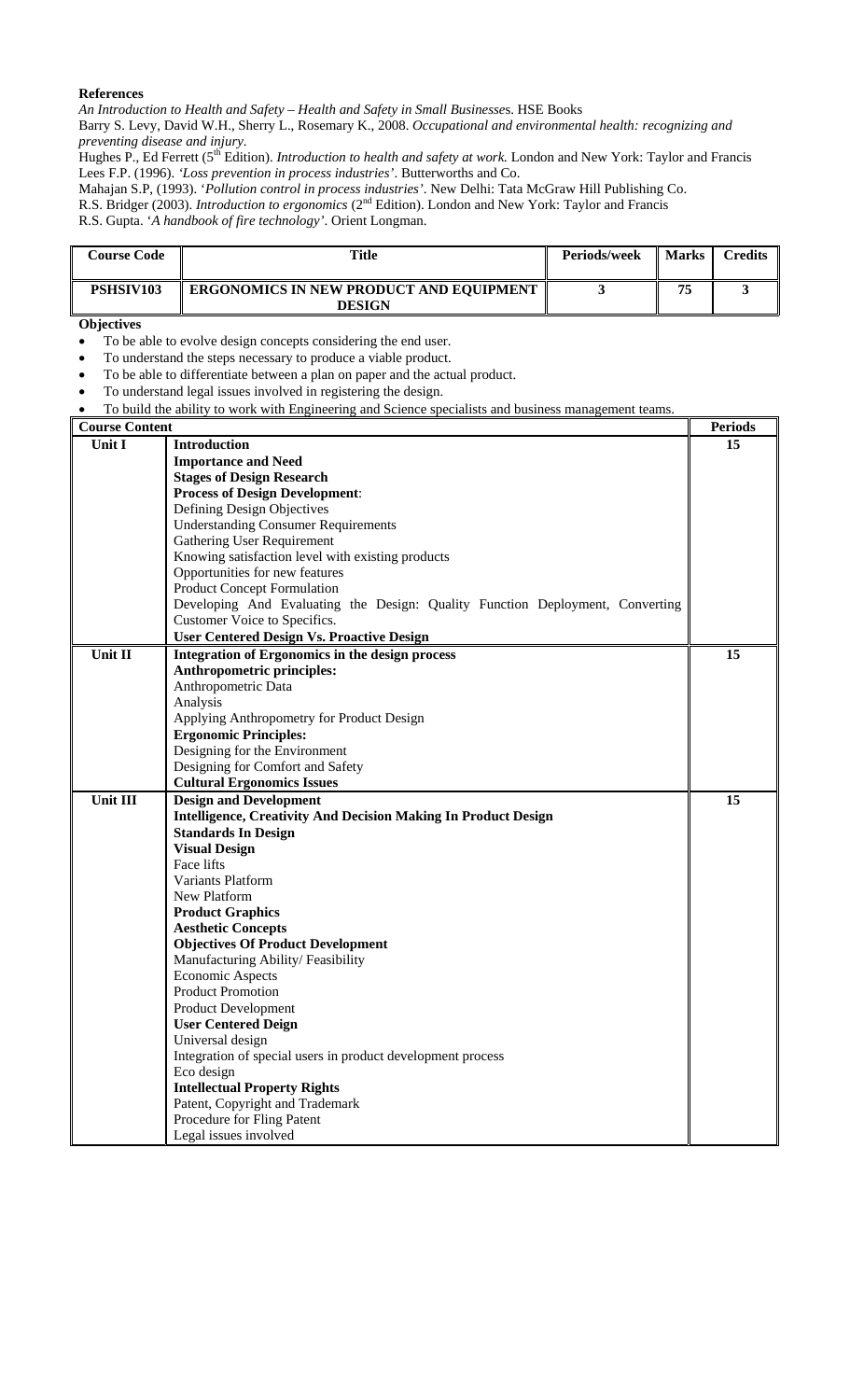Guy Kawaski (2004). *The act of the start.*

Planchard, D.C.and Planchard M.P. (2011). *Engineering design with solid works : A step by step project based approach utilizing 3D solid modeling.* Kansas: Schroff Development Corporation Mission.

Ulrich, K.T. and Eppinger, S.D. (2011). *Product design and development* 5<sup>th</sup> Ed, McGraw Hill/Irwin.

Waldema Karwowski, M.M. Soares, N.A. Stanton. (2001). *Human factors and ergonomics in consumer product design: Methods and techniques*. USA: Taylor and Francis (CRC Press)

| <b>Course Code</b> | Title                               | <b>Periods/week</b> | <b>Marks</b> | $\Gamma$ redits |
|--------------------|-------------------------------------|---------------------|--------------|-----------------|
| <b>PSHSIV104</b>   | STRATEGIC HUMAN RESOURCE MANAGEMENT |                     | 75           |                 |

#### **Objectives**

- To be able to understand Human Resource Management with a systemic, methodological and strategic perspective.
- To distinguish the Strategic Approach to Human Resources from the traditional functional approach.
- To understand the relevance of HRM to managers and employees in work organizations.
- To be able to appreciate Strategic Human Resource Management in the context of changing forms of organization.

| <b>Course Content</b> |                                                                                          | <b>Periods</b> |
|-----------------------|------------------------------------------------------------------------------------------|----------------|
| Unit I                | <b>Understanding Strategic Human Resource Management</b>                                 | 15             |
|                       | Traditional Vs. Strategic Human Resource Management                                      |                |
|                       | Understanding Role of HR in Business Processes - Business Planning, Strategic Alignment, |                |
|                       | Supporting Organization, Reliable Process                                                |                |
|                       | HR Strategy and Practices - Organizational Context, Investment Perspective               |                |
|                       | Global environment of Human Resource                                                     |                |
|                       | Aligning Human Resources with Corporate/Business Strategy - Strategic Human Resource     |                |
|                       | Management in Strategic policy Deployment                                                |                |
|                       | <b>Strategy Formulation</b>                                                              |                |
|                       | Human Resource contribution to Strategy                                                  |                |
|                       | <b>Workforce Utilization</b>                                                             |                |
|                       | Role of HR in Organizational competency building                                         |                |
| Unit II               | <b>Performance and Evaluation</b>                                                        | 15             |
|                       | <b>High Performance</b>                                                                  |                |
|                       | Approaches to Performance                                                                |                |
|                       | Compensation and Rewards management                                                      |                |
|                       | Evolving an appropriate compensation                                                     |                |
|                       | Evaluating - Overview and Scope, Quantitative and Qualitative, Approaches to Evaluation  |                |
| Unit III              | <b>Emerging Strategic Human Resource Management Issues</b>                               | 15             |
|                       | Corporate Ethics and Values                                                              |                |
|                       | <b>Workforce Diversity</b>                                                               |                |
|                       | Evaluating effectiveness of SHRM, HRM values and employee relations                      |                |
|                       | Human Resource Outsourcing                                                               |                |
|                       | <b>Talent Management and Retention</b>                                                   |                |
|                       | Challenges to Implementing Policies                                                      |                |

**References** 

Agarwal T. (2007). *Strategic human resource management.* Oxford University Press.

Aswathappa K.C. (2005). *Human resource and personnel management*. New Delhi: Tata Mc Graw- Hill Publishing Company Limited.

Hitt M.A., Ireland R.D. and Hos Kisson R.D., *Strategic management – strategy formulation implementation.* Thompson Asia Pvt. Ltd.

Rothevell and Kazavas. (1989). *Strategic a human resource development.* Prentice Hall India

Srinivas R. Kavdula. (2001). *Strategic human resource development*. Tata Mc Graw- Hill Publishing Company Limited. Thomson and Stickland. (2003). *Strategic management.* Tata Mc Graw- Hill Publishing Company Limited.

Venkatarathnam C.S., Srivastava B. K. *Personal management and human resource.* Tata Mc Graw- Hill Publishing Company Limited.

Wagen F. Cascia (2003). *Managing human resource (6th Ed)*. Tata Mc Graw- Hill Publishing Company Limited.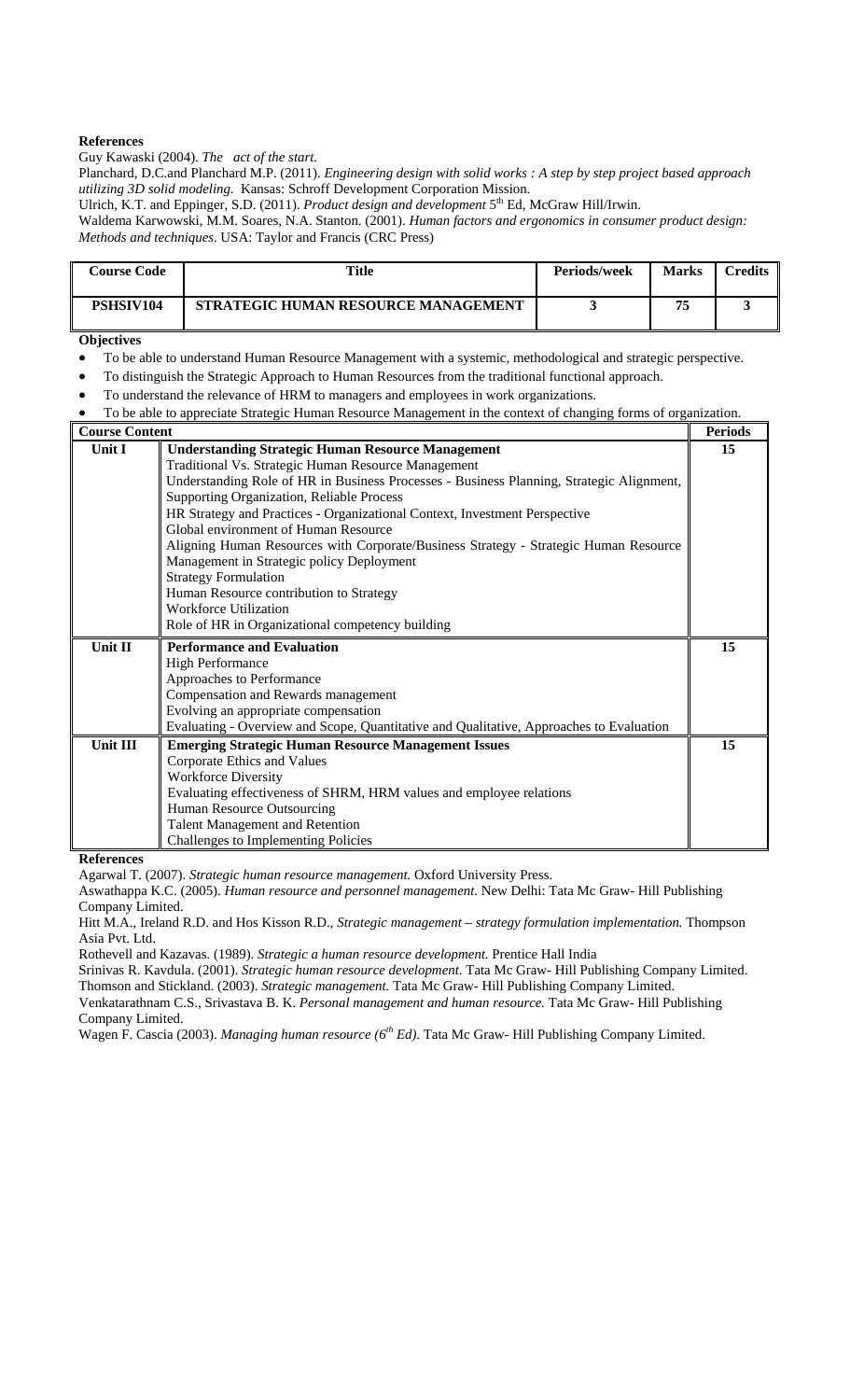| <b>Course Code</b> | Title                                               | Periods/week | <b>Marks</b> | <b>Tredits</b> |
|--------------------|-----------------------------------------------------|--------------|--------------|----------------|
| PSHSIV105          | WORK PLACE SAFETY, HEALTH AND<br><b>ENVIRONMENT</b> |              | 75           |                |

- To formulate suitable emergency plan for the workforce taking into consideration fire, accidents, first aid and other potential issues.
- To introduce to the students the concept of health and safety culture and its components.
- To discuss the importance of positive employee attitude towards health and safety in commercial indicators of cost time

| <b>Course Content</b> |                                                                                               | <b>Periods</b> |
|-----------------------|-----------------------------------------------------------------------------------------------|----------------|
| Unit I                | Introduction                                                                                  | 15             |
|                       | Safety, Health and Environment Management, Occupational Safety, Health and                    |                |
|                       | Environmental Safety Management - Principles and Practices, Role of Management in             |                |
|                       | <b>Industrial Safety</b>                                                                      |                |
|                       | <b>Planning for Safety</b>                                                                    |                |
|                       | Nature, scope and procedure, Range of planning, variety of plans, Strategic planning and      |                |
|                       | tools of implementation                                                                       |                |
|                       | <b>Levels of Injury/Accidents</b>                                                             |                |
|                       | Reported/ Unreported, Near Misses, Accident Reports, Action Taken                             |                |
|                       | <b>Accident Investigation and Reporting</b>                                                   |                |
|                       | Internal Investigation, Interpreting Findings, Reporting to Authority, Lost time              |                |
|                       | <b>Organizing for Safety</b>                                                                  |                |
|                       | Organizing for Safety, Health and Environment Organization structure, Functions and           |                |
|                       | responsibilities                                                                              |                |
| Unit II               | <b>Safety Committee</b>                                                                       | 15             |
|                       | <b>Monitoring for Safety, Health and Environment</b>                                          |                |
|                       | Environment Management System, Occupational Safety                                            |                |
|                       | Bureau of Indian Standards on Safety and Health                                               |                |
|                       | <b>ILO</b> and EPA Standards                                                                  |                |
|                       | <b>Principles of Accidents Prevention</b>                                                     |                |
|                       | <b>Safety, Health and Environment Training</b>                                                |                |
|                       | Evaluating needs, Training techniques                                                         |                |
|                       | Devising training programs, Methods and Strategies, Training types, Assessment of             |                |
|                       | training programs provided                                                                    |                |
|                       | <b>Competence Building Technique</b>                                                          |                |
| Unit III              | <b>Machine Operation and Guarding for Worker Safety</b>                                       | 15             |
|                       | Basics of Machine Safeguarding, Principles in machine guarding, Methods of Machine            |                |
|                       | Safeguarding                                                                                  |                |
|                       | Guard Construction, Ergonomics of machine guarding, Type of guards, their design and          |                |
|                       | selection, Guarding of different types of machinery, Robots Vs. Worker                        |                |
|                       | <b>Built-In-Safety Devices, Maintenance And Repairs Of Guards</b>                             |                |
|                       | Safety in the use of Machines: Procuring, Fool Proofing                                       |                |
|                       | Preventive Maintenance                                                                        |                |
|                       | Periodic Checks For Safe Operation                                                            |                |
|                       | Associated Hazards and their Prevention                                                       |                |
|                       | <b>Material Handling and Storage of Materials</b>                                             |                |
|                       | Manual:                                                                                       |                |
|                       | Manual Handling of loads, Safe use of accessories for manual handling                         |                |
|                       | Storage of materials, Layout for safety in manual handling and storage                        |                |
|                       | Semi/Fully Automated:                                                                         |                |
|                       | Lifting machinery, lifts and hoists, Tri loader                                               |                |
|                       | Safety in design and construction, operation, inspection and maintenance                      |                |
|                       | Safety features, Safety Sensor to prevent collision, Automated Guided Vehicle                 |                |
|                       | <b>Plant Design and Layout</b>                                                                |                |
|                       | Common Accidents, Plant layout, design for safety                                             |                |
|                       | Fire Drill, Marking of aisles space and other locations, Use of colour as an aid, Benefits of |                |
|                       | good housekeeping.                                                                            |                |
|                       | Role of preventive maintenance in safety and health.                                          |                |
|                       | First Aid Boxes and relevant Medi- Aid                                                        |                |
|                       | Emergency exits/ Clear Path to Assembly Points                                                |                |
|                       | Eye Washers                                                                                   |                |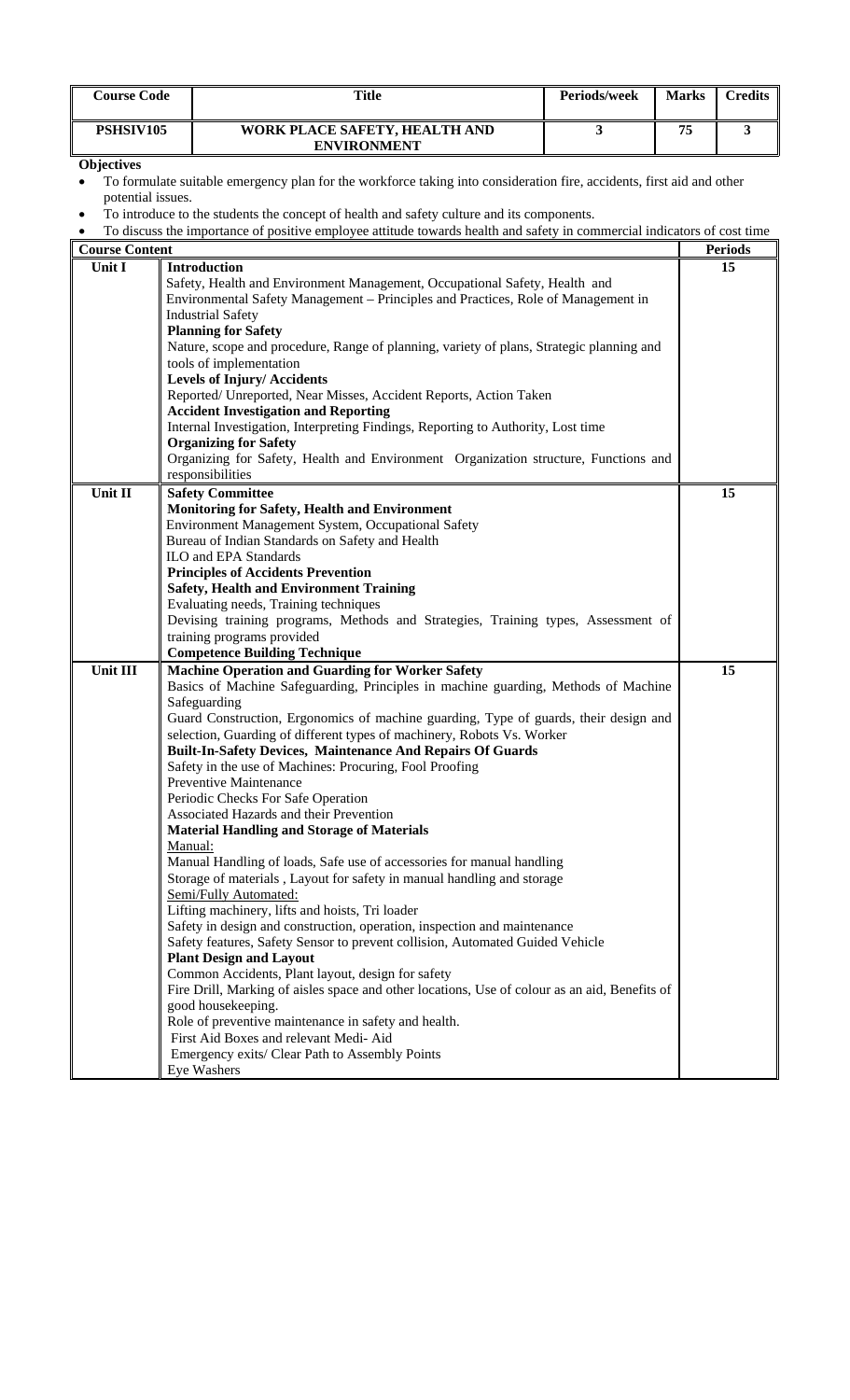Sarma, A.M. (2002) 1<sup>st</sup> Edition. *Industrial health and safety management*. Himalaya Publishing House.

Anshel, J. (1999). *Visual eErgonomics in the workplace.* London: Taylor and Francis

Clayton and Clayton, (1986). *Industrial hygiene and toxicology*, Vol. I and III Willey Interscience

Konz, S., Johnson S, (2000), *Work design (Industrial Ergonomics.*: USA: Holcomb Hathway Publishers, Inc.

Kroemer, K.H.E. (1997). *Ergonomics Design of Material Handling Systems*. NY: Lewis Publishers.

Mark, A.F., Kahn J.P. (2010). 5<sup>th</sup> Edition. *Fundamentals of occupational safety and health*. Government Institutes.

Oberoi, N.K. (2007).*Environmental management*, Second Edition, Excel Books, New Delhi.

Steve Thompson, Dan Hopwood. (2006). *The Practical Guide to Zero Harm: How to effectively Manage Safety in the Workplace.*

*Workplace Safety: A guide for small and midsized companies*. John Wiley and Sons. Inc.

| <b>Course Code</b> | <b>Title</b>            | <b>Periods/week</b> | <b>Marks</b> | Credits |
|--------------------|-------------------------|---------------------|--------------|---------|
| PSHSIV106          | <b>ENTREPRENEURSHIP</b> |                     | 50           |         |

**Objectives** 

- To develop the core skills and competencies required to be an entrepreneur.
- To develop qualities such as leadership, self-confidence, initiative, facing uncertainties, commitment, creativity, people and team building, integrity and reliability required to be an entrepreneur.
- To help students prepare a Project Report.
- To inculcate appropriate values, attitudes and entrepreneurial discipline.

| <b>Course Content</b> |                                                                                                | <b>Periods</b> |
|-----------------------|------------------------------------------------------------------------------------------------|----------------|
| Unit I                | <b>Introduction</b>                                                                            | 15             |
|                       | Definition                                                                                     |                |
|                       | Concept, knowledge and skills requirement for entrepreneurship development                     |                |
|                       | Attributes and Characteristics of successful entrepreneurs                                     |                |
|                       | Entrepreneur Vs. Entrepreneur, Entrepreneurship Vs. Entrepreneur                               |                |
|                       | Role of entrepreneurship in economic development and self employment.                          |                |
|                       | Factors impacting emergence of entrepreneurship                                                |                |
|                       | Managerial vs. Entrepreneurial approach                                                        |                |
|                       | <b>Entrepreneurial Process</b>                                                                 |                |
|                       | <b>Business Planning</b>                                                                       |                |
|                       | Generating business idea: Sources of new ideas                                                 |                |
|                       | Methods of generating ideas – brainstorming, , Using creative thinking to enhance the          |                |
|                       | success of a new business venture, Creative problem solving, Opportunity recognition           |                |
|                       |                                                                                                |                |
|                       | Environmental scanning, competitor and industry analysis                                       |                |
|                       | Feasibility study: Describing the various types of feasibility tests that are used to evaluate |                |
|                       | new products and services market feasibility                                                   |                |
|                       | Technical/operational feasibility, Financial feasibility                                       |                |
|                       | Analyzing a potential business location to determine its suitability for a new business        |                |
|                       | venture                                                                                        |                |
|                       | Using the brainstorming process to generate new ideas                                          |                |
|                       | Applying feasibility testing to a new business venture with your fellow students               |                |
|                       | Drawing a business plan                                                                        |                |
|                       | Conducting a basic patent search                                                               |                |
|                       | Preparing project report                                                                       |                |
|                       | Presenting business plan to investors                                                          |                |
|                       | <b>Regulatory requirements that affect businesses</b>                                          |                |
|                       | <b>Legal</b> issues                                                                            |                |
|                       | Intellectual property rights patents                                                           |                |
|                       | Trademark, copy rights                                                                         |                |
|                       | Trade secrets                                                                                  |                |
|                       | Licensing                                                                                      |                |
|                       | Franchising.                                                                                   |                |
| Unit II               | <b>Finance and Functional plans</b>                                                            | 15             |
|                       | Finance Planning:                                                                              |                |
|                       | Cash budget, working capital, proforma income statement proforma cash flow, proforma           |                |
|                       | balance sheet,                                                                                 |                |
|                       | Types of pricing strategies that are used to determine the unit selling price of a new         |                |
|                       | product or service                                                                             |                |
|                       | Types of financial analysis that are used to evaluate new businesses                           |                |
|                       | Performing a break-even analysis of a new business venture                                     |                |
|                       | The advantages and disadvantages of various types of business structures                       |                |
|                       | Developing a basic financing plan for a new business venture                                   |                |
|                       | <b>Estimating and Financing funds requirement - Schemes offered by various commercial</b>      |                |
|                       | banks and financial institutions like IDBI, ICICI, SIDBI, SFCs                                 |                |
|                       | Role of Central Government and State Government in promoting Entrepreneurship -                |                |
|                       | Introduction to various incentives, subsidies and grants - Export Oriented Units - Fiscal and  |                |
|                       | Tax concessions available                                                                      |                |
|                       | Role of following agencies in the Entrepreneurship Development                                 |                |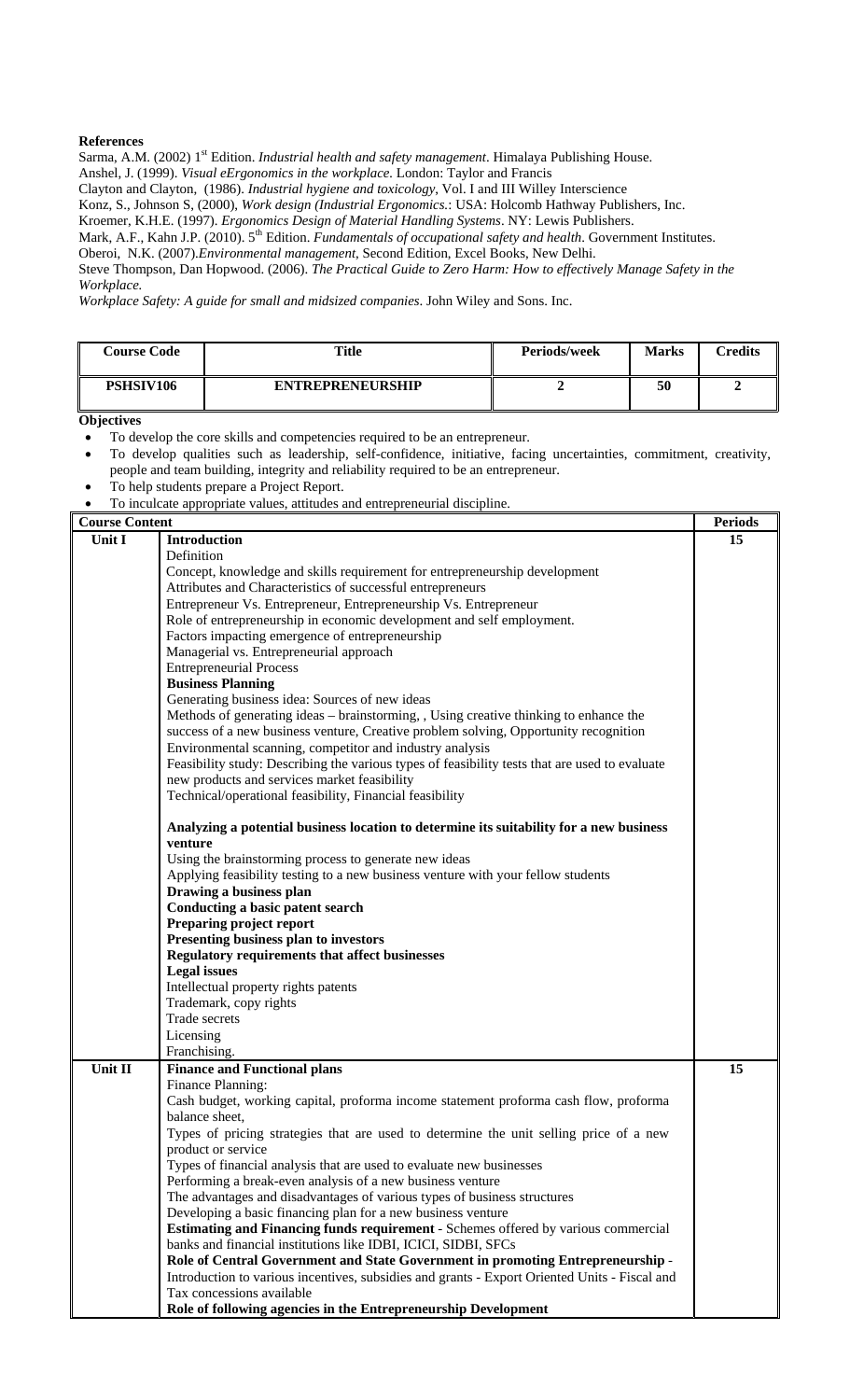| District Industries Centers (DIC)                                                            |  |
|----------------------------------------------------------------------------------------------|--|
| Small Industries Service Institute (SISI)                                                    |  |
| Entrepreneurship Development Institute of India (EDII)                                       |  |
| National Institute of Entrepreneurship & Small Business Development (NIESBUD)                |  |
| National Entrepreneurship Development Board (NEDB)                                           |  |
| <b>Functional plans</b>                                                                      |  |
| Marketing research for the new venture                                                       |  |
| Steps in preparing marketing plan                                                            |  |
| Contingency planning                                                                         |  |
| <b>Organizational plan</b>                                                                   |  |
| Form of ownership                                                                            |  |
| Designing organization structure                                                             |  |
| Job design                                                                                   |  |
| Manpower planning                                                                            |  |
| <b>Marketing plan</b>                                                                        |  |
| Entrepreneurship                                                                             |  |
| The major components of a business plan                                                      |  |
| Describing how a well-written business plan can contribute to the success of a new business  |  |
| venture                                                                                      |  |
| Conducting a competitive profile analysis to compare the strengths and weaknesses of your    |  |
| competitors                                                                                  |  |
| Creating a perceptual map that positions your product and your competitors' products against |  |
| two competitive criteria                                                                     |  |
| Identifying entry barriers for a new business venture and describe methods for overcoming    |  |
| those barriers                                                                               |  |
| How entry barriers can be used to prevent competitors from entering your marketplace         |  |
| Why do Entrepreneurs fail - The FOUR Entrepreneurial Pitfalls                                |  |

Dollinger, (2004). *Entrepreneurship*. 4<sup>th</sup> ed. Pearson,

Gupta C.B., Srinivasan N. P. *Entrepreneurial development* (1992). New Delhi, Sultan Chand & Sons.

Gurmeet Naroola (2001). *The Entrepreneurial Connection.* Tata McGraw Hill.

Kuratko, Donald F., Richard M. Hodgetts, (2001). *Entrepreneurship: A contemporary approach*, Fifth Edition, South-Western. ISBN 0-03-019604-3

Mishra D.N. *Entrepreneur and entrepreneurship development and planning in India*. Chugh Publication, Allahabad.

Robert J.Calvin (2004). Entrepreneurial Management. , Tata McGraw Hill.

Vasant Desai (2004). *Dynamics of entrepreneurial development and management*, Himalaya Publishing House.

#### **Magazines/ Journals**

*Aoudhogik Disha Nirdesh (in Hindi)*, Pub. by Centre for Entrepreneurship Development, M.P. (CEDMAP), 60, Jail Road, Jhangerbad, Bhopal-462008.

*Entrepreneur, Industry and Self-employment Project, Part-l and 2(in Hindi*), Pub. by Centre for Entrepreneurship Development, M.P. (CEDMAP), 60 Jail Road, Jhangerbad, Bhopal-462008.

*Small Scale Industry & Self-Employment Projects Part-l and 2 (in Hindi),* Pub. by Centre for Entrepreneurship Development, M.P. (CEDMAP),60 Jail Road, Jhangerbad Bhopal.

| <b>Course Code</b> | Title                            | <b>Periods/week</b> | <b>Marks</b> | <b>Credits</b> |
|--------------------|----------------------------------|---------------------|--------------|----------------|
| <b>PSHSIVP101</b>  | NEW PRODUCT AND EQUIPMENT DESIGN |                     | 50           |                |

٦

**Objectives** 

To analyze existing product design, created product design and suggest product improvement ideas.

Effectively communicate the results of project.

• Work collaboratively in a team to successfully complete a designed project.

| <b>Course Cont</b> |  |
|--------------------|--|
|                    |  |

| <b>Course Content</b> |                                                                                               | <b>Periods</b> |
|-----------------------|-----------------------------------------------------------------------------------------------|----------------|
| <b>UNIT I</b>         | Techniques to translate useful and desirable information into design                          | 15             |
|                       | <b>Stages of design research:</b>                                                             |                |
|                       | Define the plan, Organize data, Interpret the data, Applying research to design               |                |
|                       | <b>Gathering user requirement:</b>                                                            |                |
|                       | Consumers' need and choice, Direct observation method, Task analysis procedure                |                |
| UNIT II               | <b>Current Product Evaluation:</b>                                                            | 15             |
|                       | Analyze a report on a current product introduced within the last 5 years and sold by a public |                |
|                       | company.                                                                                      |                |
|                       | Analyze and bring back vintage product                                                        |                |
|                       | <b>Manufacturing process presentation</b>                                                     |                |
|                       | <b>Rapid prototyping</b>                                                                      |                |
|                       | <b>Testing for quality</b>                                                                    |                |
|                       | Design of innovative new products and market analysis                                         |                |
|                       | User centered design of consumer product                                                      |                |
|                       | Features of successful product development, Task based design                                 |                |
|                       | Evolution of design ideas, concepts and strategies for specific consumer products             |                |
|                       | (minimum two products)                                                                        |                |
|                       | Manufacturing, marketability and Business opportunity (of the products designed by            |                |
|                       | the student)                                                                                  |                |
|                       | Feed back and evaluation of the designed product                                              |                |
|                       | Incorporating the suggestions to design                                                       |                |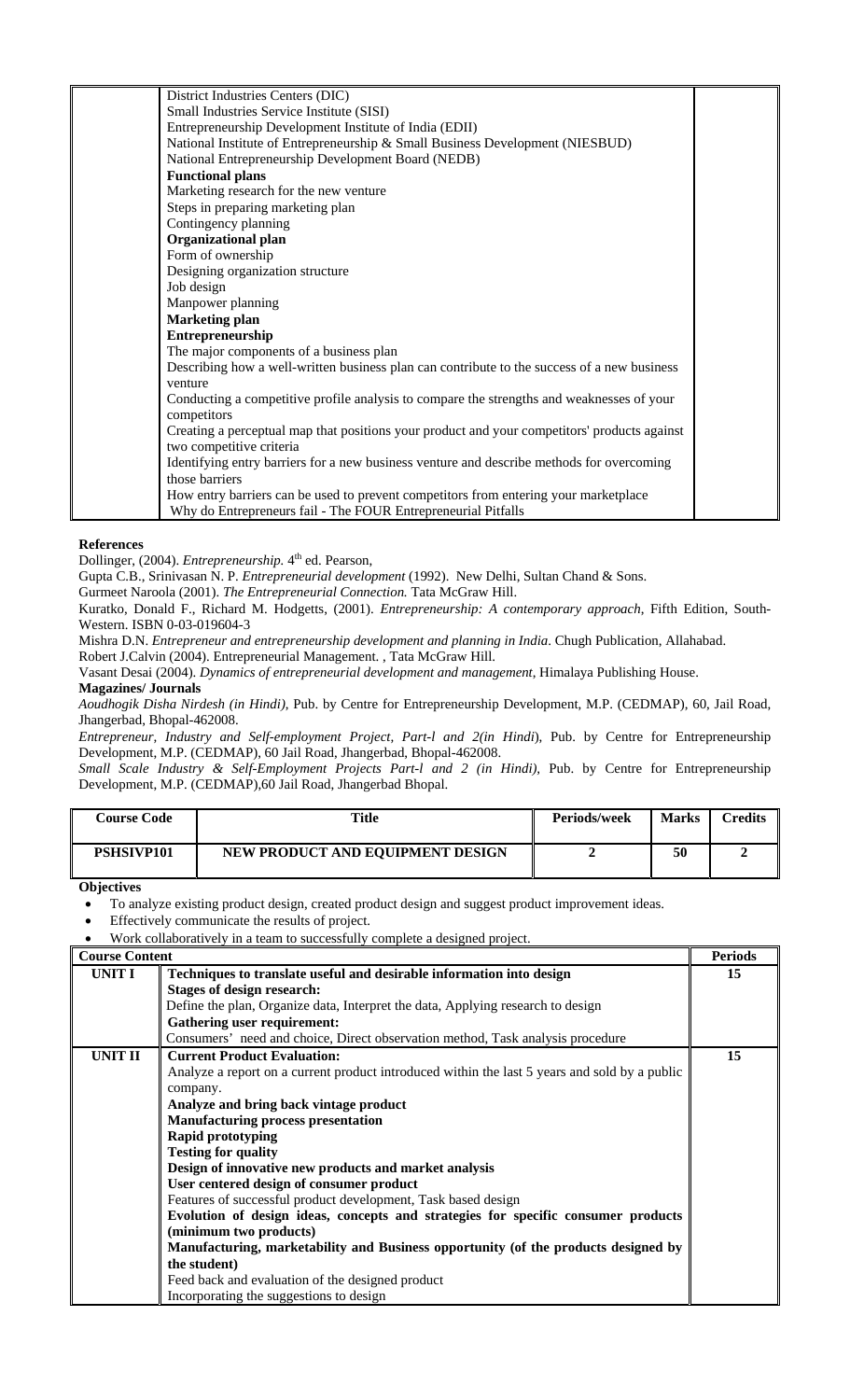Deiter G, and Sehmidt L., (2008). *Engineering design*. Mc Graw Hill.

Haller L and Cullen C.D, (2004). *Design secrets: Products*. 2<sup>nd</sup> Ed, Rockport Publishers, Inc

Jacob Nielson (1994). *Feasibility design*. Tata Mc Graw- Hill Publishing Company Limited.

Jensen C.Helsel J.D. and Short D.R. (2008), (7<sup>th</sup> Edition). *Engineering drawing and design*. Mc Graw Hill

Waldemer Karwowski, M.M.Soares,N.A.Stanton (2011),*Human factors and ergonomics in consumer product design: Methods and techniques*, USA: Taylor and Francis (CRC Press).

| <b>Course Code</b> | Title                                                   | Periods/week | <b>Marks</b> | $\mathop{{}^\sim}\nolimits$ redits |
|--------------------|---------------------------------------------------------|--------------|--------------|------------------------------------|
| <b>PSHSIVP102</b>  | <b>HUMAN RESOURCE MANAGEMENT</b><br><b>APPLICATIONS</b> |              | 50           |                                    |

#### **Objectives**

• To apply Human Resource skills to complete case studies assignments.

- To appreciate the ethics in evaluation of management practices.
- To enable application of practical concepts and techniques in everyday managerial thinking.

| <b>Course Content</b> |                                                                                            | <b>Periods</b> |
|-----------------------|--------------------------------------------------------------------------------------------|----------------|
| Unit I                | <b>Quantitative Approach in Human Resource Management</b>                                  | 15             |
|                       | Individual Differences and its measurement                                                 |                |
|                       | Psychological Tests: Scope, Use, Limitations                                               |                |
|                       | <b>Test Construction Procedures and Scaling Techniques</b>                                 |                |
|                       | Measurement of Intelligence: Intelligent Test, Creativity and Tests                        |                |
|                       | Behavioural Assessment in Personnel Selection                                              |                |
|                       | Ethical and Social consideration in Testing in Organizations                               |                |
| <b>Unit II</b>        | Developing A Five Year Plan for the College and HR Plan to Complement                      | 15             |
|                       | Implement the Plan through KPIs across all levels so as to meet College Annual             |                |
|                       | <b>Objectives</b>                                                                          |                |
|                       | Comprehensive case study on HRM in a knowledge based organization.: Collection and         |                |
|                       | compilation of the material by the participants under the guidance of the resource person. |                |

#### **References**

Cushway B, Lodge D.(2001). *Organizational behaviour and design*. Delhi: Kogan Page India Pvt. Ltd.

Ivanceiwich, J. M. *Human resource management*. Tata McGraw hill Publication Ltd.

Mathi , R. John Jackson. Human Resource Management. Thomson Learning Inc.

Michael Armstrong, Kogen Page. *A Handbook of human resource practices.* 

Shermon, G. (2004). *Competency based human resource management*. Delhi: Tata McGraw – Hill Publishing Company Ltd.

Singh, P.N.(1998). *Developing and managing human resource ( 3rd Edition)*. Mumbai: Suchandra Publications.

Venkata Ratnam C.S., Srivastava, B.K. *Personnel management and human resource*. Tata McGraw hill Publications Ltd.

| <b>Course Code</b> | <b>Title</b>            | <b>Periods/week</b> | <b>Marks</b> | $\mathop{{} \mathsf{C}redits}$ |
|--------------------|-------------------------|---------------------|--------------|--------------------------------|
| PSHSIVP103         | <b>ENTREPRENUERSHIP</b> |                     | 50           |                                |

**Objectives**

• To develop qualities such as leadership, self-confidence, initiative, facing uncertainties, commitment, creativity, people and team building, integrity and reliability.

- To help students develop the core skills and competencies required to an entrepreneur.
- To enable students to prepare a Project Report.
- To inculcate the important values, attitudes and entrepreneurial discipline.

| <b>Course Content</b> |                                                                                             | <b>Periods</b> |
|-----------------------|---------------------------------------------------------------------------------------------|----------------|
| Unit I                | <b>Project Report</b>                                                                       | 15             |
|                       | Preparation of a Project Report for an enterprise dealing with a specific products/services |                |
|                       | Study the existing market conditions to calculate the viability of the project.             |                |
|                       | Market assessment for the proposed products/services to ascertain the feasibility factor.   |                |
|                       | Assessment of Working Capital.                                                              |                |
|                       | Calculation of total cost of production and Calculation of break-even point.                |                |
|                       | Determining location of a manufacturing unit.                                               |                |
|                       | Applying Pricing methods to determine the price of products/services.                       |                |
|                       | Applying promotion mix to plan a sales campaign for a product or service.                   |                |
|                       | Working out a simple budget for a given task or job.                                        |                |
| Unit II               | <b>Market Survey and Report Writing</b>                                                     | 15             |
|                       | Objectives, Methods and tools (interviews, questionnaires etc.) to be used to collect       |                |
|                       | information, Analysis of data and information, Interpretation and conclusion                |                |
|                       | Case Study: Focused research on an organization, enterprise, practice, behaviour or         |                |
|                       | person                                                                                      |                |

**References** 

Akhouri M. M. P., Mishra S.P., Sengupta R. *Trainer's manual on developing entrepreneurial motivation*. (NIESBUD), NSIC-PATC Campus, Okhla.

Dollinger, (2004). *Entrepreneurship*. 4<sup>th</sup> ed. Pearson,

Gupta C.B., Srinivasan N. P. *Entrepreneurial Development* (1992). New Delhi, Sultan Chand & Sons.

Gurmeet Naroola (2001). *The entrepreneurial connection.* Tata McGraw Hill.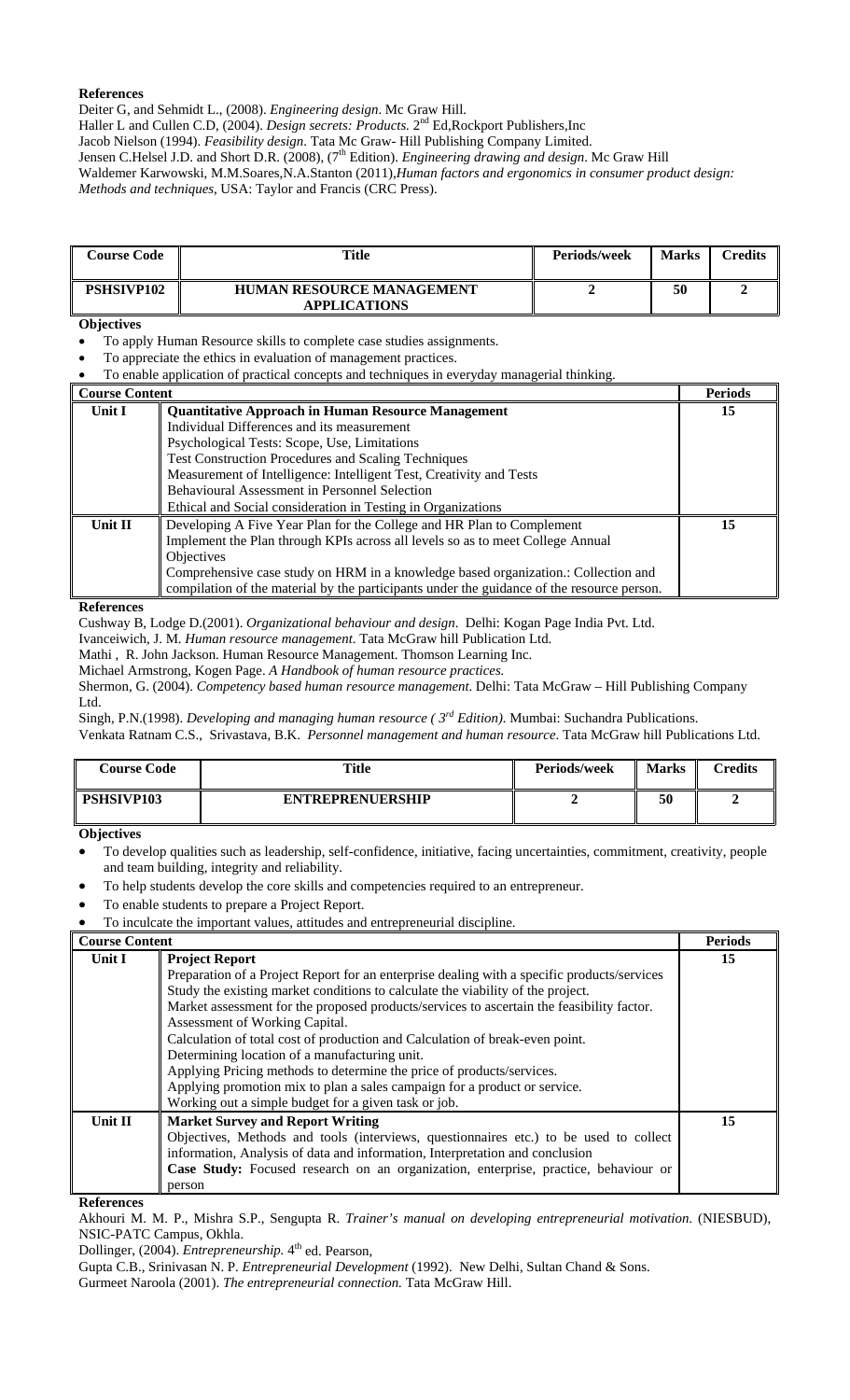Kuratko, Donald F., Richard M. Hodgetts, (2001). *Entrepreneurship: A Contemporary Approach*, Fifth Edition, South-Western. ISBN 0-03-019604-3

Mishra D.N. *Entrepreneur and entrepreneurship development and planning in India*. Chugh Publication, Allahabad.

Moharana S., Dash C.R.. *Entrepreneurial development*. Jaipur RBSA Publishers.

Pathak H.N*., Product Selection.* NIESBUD, NSIC-PATC Campus, Okhla.

R.A. Baron, S.A. Shane; *Entrepreneurship*, Thomson, 2004,ISBN 0-324-27356-8

Robert Hirsch, Michael Peters. *Entrepreneurship*. Tata McGraw Hill, 5th Edition.

Robert J.Calvin (2004). *Entrepreneurial management*. , Tata McGraw Hill.

Vasant Desai (2004). *Dynamics of entrepreneurial development and management*, Himalaya Publishing House.

#### **M.Sc. (Home Science) SEMESTER II BRANCH IV: COMMUNITY RESOURCE MANAGEMENT MANAGEMENT & ERGONOMICS**

| <b>Course Code</b> | <b>Subject</b>                               | <b>Internal</b><br><b>Marks</b> | <b>Semester End</b><br><b>Examination</b> | <b>Total Marks</b> | <b>Periods/Week</b> | <b>Credits</b> |
|--------------------|----------------------------------------------|---------------------------------|-------------------------------------------|--------------------|---------------------|----------------|
| PSHSIV201          | Research Methods & Statistics                | 40                              | 60                                        | 100                | 4                   | 4              |
| PSHSIV202          | <b>Operations Management</b>                 | 40                              | 60                                        | 100                | 3                   | 4              |
| PSHSIV203          | Work Place Safety, Health and<br>Environment | 40                              | 60                                        | 100                | 3                   | $\overline{4}$ |
| PSHSIV204          | Human Factors and Ergonomic<br>Research      | 30                              | 45                                        | 75                 | 3                   | 3              |
| PSHSIV205          | Anthropometry in Work Place<br>Design        | 30                              | 45                                        | 75                 | 3                   | 3              |
| PSHSIVP201         | Human Factors and Ergonomic<br>Research      |                                 | 50                                        | 50                 | $\overline{c}$      | $\mathfrak{D}$ |
| PSHSIVP202         | <b>Current Trends in Management</b>          |                                 | 50                                        | 50                 | $\overline{2}$      | 2              |
| PSHSIVP203         | <b>Applied Anthropometry</b>                 |                                 | 50                                        | 50                 | $\overline{2}$      | $\overline{2}$ |
|                    | <b>TOTAL</b>                                 |                                 |                                           | 600                | 22                  | 24             |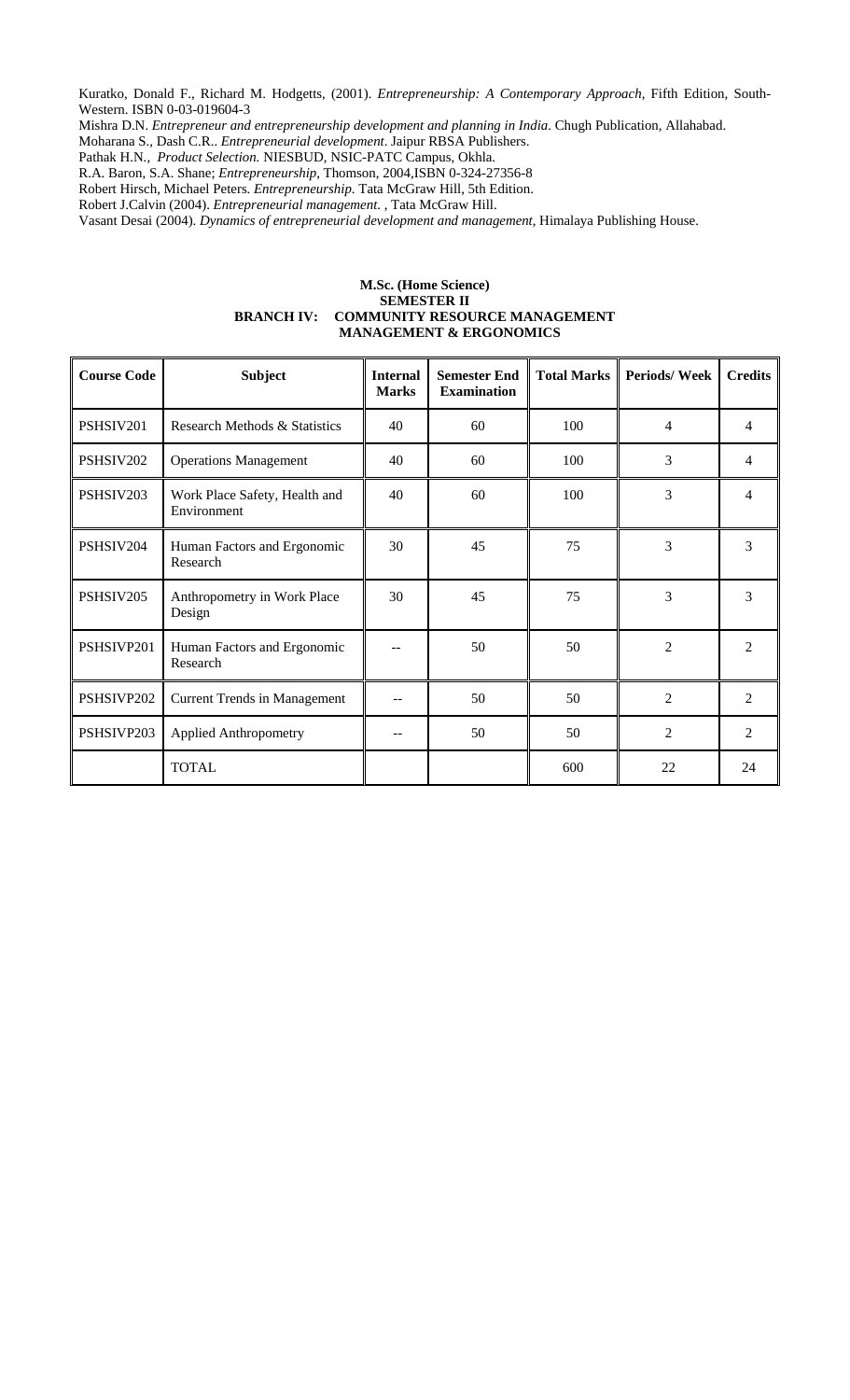| <b>Course Code</b> | Title                                  | <b>Periods/week</b> | <b>Marks</b> | `redits |
|--------------------|----------------------------------------|---------------------|--------------|---------|
| <b>PSHSIV201</b>   | <b>RESEARCH METHODS AND STATISTICS</b> |                     | 100          |         |

• To help students develop the skills needed in conducting a research in their specialization.

• To promote academic, research and professional ethics in students.

• To introduce students to principles of good scientific writing.

• To enable in students the skills in selecting, computing, interpreting and reporting statistics.

| <b>Course Content</b> | To enable in students the skills in selecting, computing, interpretting and reporting statistics. | <b>Periods</b> |
|-----------------------|---------------------------------------------------------------------------------------------------|----------------|
| Unit I                | Sampling techniques in quantitative research                                                      | 15             |
|                       | Sampling methods in current use/examples from current research                                    |                |
|                       | Issues with regard to sampling techniques                                                         |                |
|                       |                                                                                                   |                |
|                       | Research designs in quantitative research: Distinguishing between the following research          |                |
|                       | designs; and, selecting research designs that are congruent with one's research purpose.          |                |
|                       | Longitudinal versus cross-sectional                                                               |                |
|                       | Experimental versus quasi-experimental versus correlational                                       |                |
|                       | Exploratory versus descriptive versus explanatory                                                 |                |
| Unit II               | <b>Qualitative research methods</b>                                                               | 15             |
|                       | Ideology/worldview of the qualitative researcher                                                  |                |
|                       | Research designs in qualitative research                                                          |                |
|                       | Sampling techniques in qualitative research                                                       |                |
|                       | Data collection methods in qualitative research                                                   |                |
|                       | Data analytic strategies in qualitative research                                                  |                |
|                       | Reporting of results in qualitative research                                                      |                |
|                       | <b>Scientific writing</b>                                                                         |                |
|                       | Distinguishing scientific writing from popular and literary writing styles                        |                |
|                       | Characteristics/principles of scientific writing                                                  |                |
|                       | Examples of good scientific writing                                                               |                |
|                       | Writing a research proposal                                                                       |                |
|                       | Reporting statistical findings in text                                                            |                |
|                       | <b>Ethics</b>                                                                                     |                |
|                       | In academia                                                                                       |                |
|                       | In research in general                                                                            |                |
|                       | In research with human subjects                                                                   |                |
|                       | In research with animal subjects                                                                  |                |
| Unit III              | Other concepts needed for the use of advanced/inferential statistics                              | 15             |
|                       | Types of distribution: Frequency distribution, Normal distribution, Probability distribution,     |                |
|                       | Sampling distribution                                                                             |                |
|                       | Type I and type II errors                                                                         |                |
|                       | Central limit theorem                                                                             |                |
|                       | Point estimation vs. interval estimation                                                          |                |
|                       | Standard error (and confidence intervals)                                                         |                |
|                       | Parametric and nonparametric methods                                                              |                |
|                       | Using an advanced statistical method (steps in using an advanced statistical method)              |                |
| <b>UNIT IV</b>        | To study statistics that allows us to contrast phenomena                                          | 15             |
|                       | Univariate chi-square test                                                                        |                |
|                       | Bivariate chi-square test                                                                         |                |
|                       | t- or z- test for contrasting two independent groups                                              |                |
|                       | Paired t-test                                                                                     |                |
|                       | <b>ANOVA</b>                                                                                      |                |
|                       | To study statistics that allows us to examine relationships between variables                     |                |
|                       | Bivariate chi-square test                                                                         |                |
|                       | Product-moment correlation coefficient                                                            |                |
|                       | Ethics in the use of statistics (e.g., the importance of test assumptions, the number of          |                |
|                       | statistical tests in a research and levels of significance)                                       |                |
|                       |                                                                                                   |                |

**References** 

Bhattacharyya, G.K. and Johnson, R. A. (1977). *Statistical concepts and methods.* NY: John Wiley.

Dwiwedi, R. S. (1997). Research *methods in behavioral sciences.* Delhi: Macmillan India.

Gravetter, F. J. and Waillnau, L. B. (2000). *Statistics for the Behavioral Sciences.* Belmont, CA: Wadsworth/Thomson Learning.

Kerlinger, F. N. and Lee, H. B. (2000). *Foundations of behavioral research.* Orlando, Florida: Harcourt.

Leong, F.T.L., and Austin, J. T. (Eds.) (1996). *The Psychology research handbook.* New Delhi: Sage.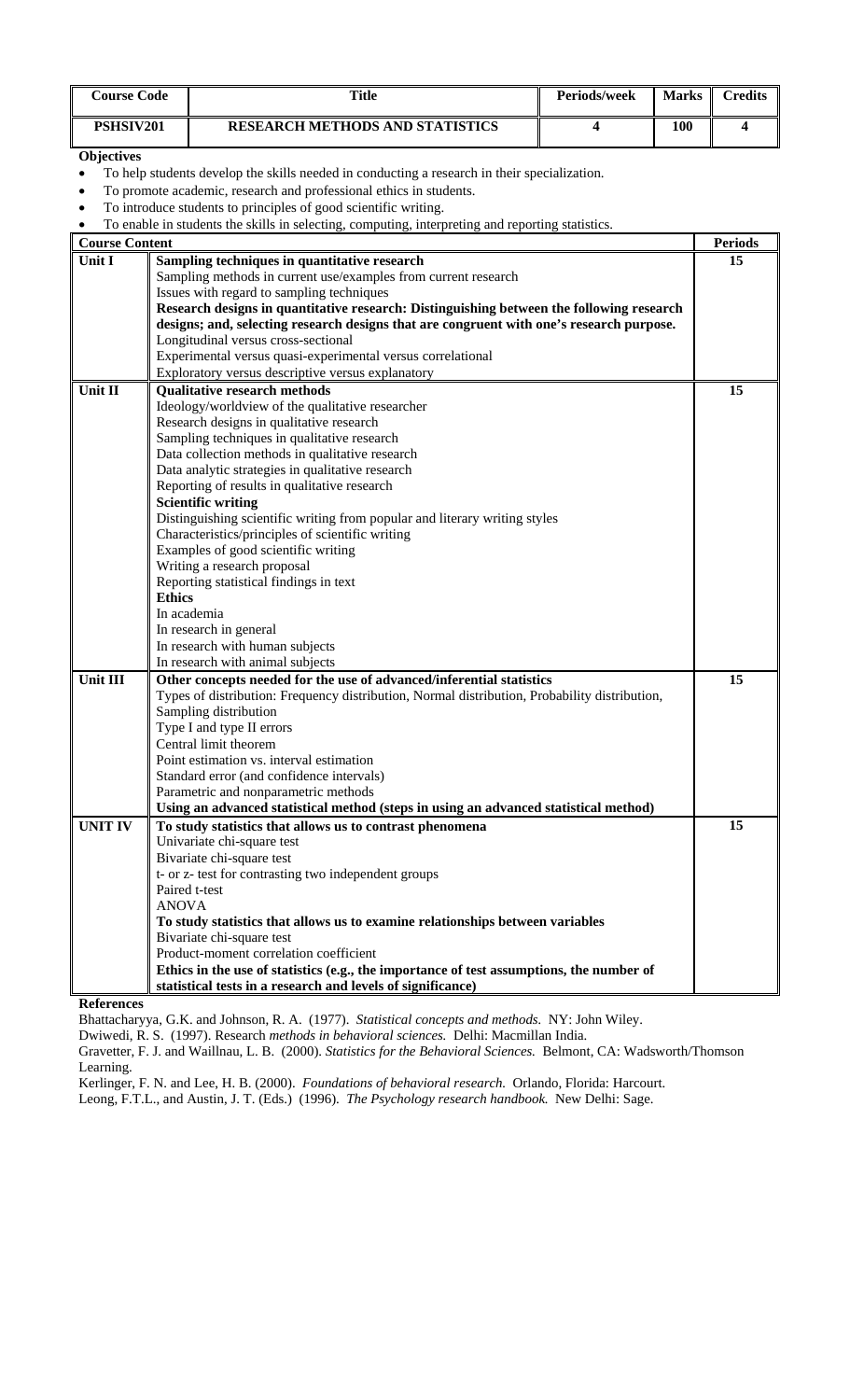| <b>Course Code</b> | Title                 | <b>Periods/week</b> | <b>Marks</b> | $\gamma$ redits |
|--------------------|-----------------------|---------------------|--------------|-----------------|
| <b>PSHSIV202</b>   | OPERATIONS MANAGEMENT |                     | 100          |                 |

- To gain knowledge of manufacturing resources, planning concepts and techniques.
- To be able to comprehend principles of Lean Manufacturing.
- To apply resource planning principles and techniques.
- To analyze operation processes from various perspectives such as efficiency, quality and productivity.
- To learn basic analytical skills and tools in studying operations.

| <b>Course Content</b> |                                                                                             | <b>Periods</b> |
|-----------------------|---------------------------------------------------------------------------------------------|----------------|
| Unit I                | <b>Introduction</b>                                                                         | 15             |
|                       | Definition, Role and Objectives                                                             |                |
|                       | Introduction to Concepts: Demand and Take Time                                              |                |
|                       | <b>Layout and types of Flow</b>                                                             |                |
|                       | Conventional: Job, batch and continuous Flow                                                |                |
|                       | New: Cellular, Agile                                                                        |                |
|                       | <b>Value Added Time/ Non- valuable Time and Debottlenecking</b>                             |                |
|                       | <b>Cycle times and Live Balancing/Time and Motion Studies</b>                               |                |
| Unit II               | Scheduling sustainability: Product planning, KANBAN                                         | 15             |
|                       | <b>Capacity Definition and Capacity Utilization</b>                                         |                |
|                       | Equipment availability, Quality efficiency, Manpower utilization                            |                |
|                       | <b>Value Stream Map</b>                                                                     |                |
|                       | <b>Modern Schools of Excellence</b>                                                         |                |
|                       | Total Quality Management, TPM, Lean Management, Six sigma                                   |                |
| <b>Unit III</b>       | <b>Inventory Analysis and Control:</b>                                                      | 15             |
|                       | Raw Materials, Work in process, Finished goods, Need for inventory, Definitions, Continuous |                |
|                       | and periodic review policies, Lot sizing techniques, Inventory models, Simulation of        |                |
|                       | inventory systems.                                                                          |                |
|                       | <b>Master Production Scheduling:</b>                                                        |                |
|                       | Aggregate planning-graphical, empirical, optimization and parametric.                       |                |
|                       | Development of a master production schedule,                                                |                |
|                       | <b>Manufacturing Resource Planning</b>                                                      |                |
|                       | Enterprise Resource Planning.                                                               |                |
| <b>Unit IV</b>        | <b>Lean Production</b>                                                                      | 15             |
|                       | Elements of lean production, MRP Vs JIT,                                                    |                |
|                       | Cycle time, takt time, KANBAN, SMED, OEE, 5S, theory of constraints                         |                |
|                       | Agile manufacturing.                                                                        |                |
|                       | <b>Supply Chain Management</b>                                                              |                |
|                       | Definition, Global optimization, Delayed differentiation, Downward substitution,            |                |
|                       | Product and process modularity, mass customization.                                         |                |

#### **References**

*An Introduction to Health and Safety – Health and safety in small businesse*s. HSE Books

Barry S. Levy, David W.H., Sherry L., Rosemary K., 2008. *Occupational and environmental health: Recognizing and preventing disease and injury*.

Charry, S.W (2005) *Production and operation management- concepts, methods and strategy.*, John Willy and Sons Asia Pvt. Ltd.

Hughes P., Ed Ferrett (5th Edition). *Introduction to health and safety at work.* London and New York: Taylor and Francis Krajewski and Ritzman (2004), *Operation management: strategy and analysis*, New Delhi Prentice Hall of India. Lees F.P. (1996). *'Loss prevention in process industries'*. Butterworths and Co.

| Course Code      | Title                                                    | <b>Periods/week</b> | Marks | Credits |
|------------------|----------------------------------------------------------|---------------------|-------|---------|
| <b>PSHSIV203</b> | WORK PLACE SAFETY, HEALTH AND<br><b>ENVIRONMENT – II</b> |                     | 100   |         |

**Objectives** 

• To be able to analyze Safety Techniques adopted in various Industries.

- To understand the hazards at workplace.
- To recommend safety, inspection and training processes.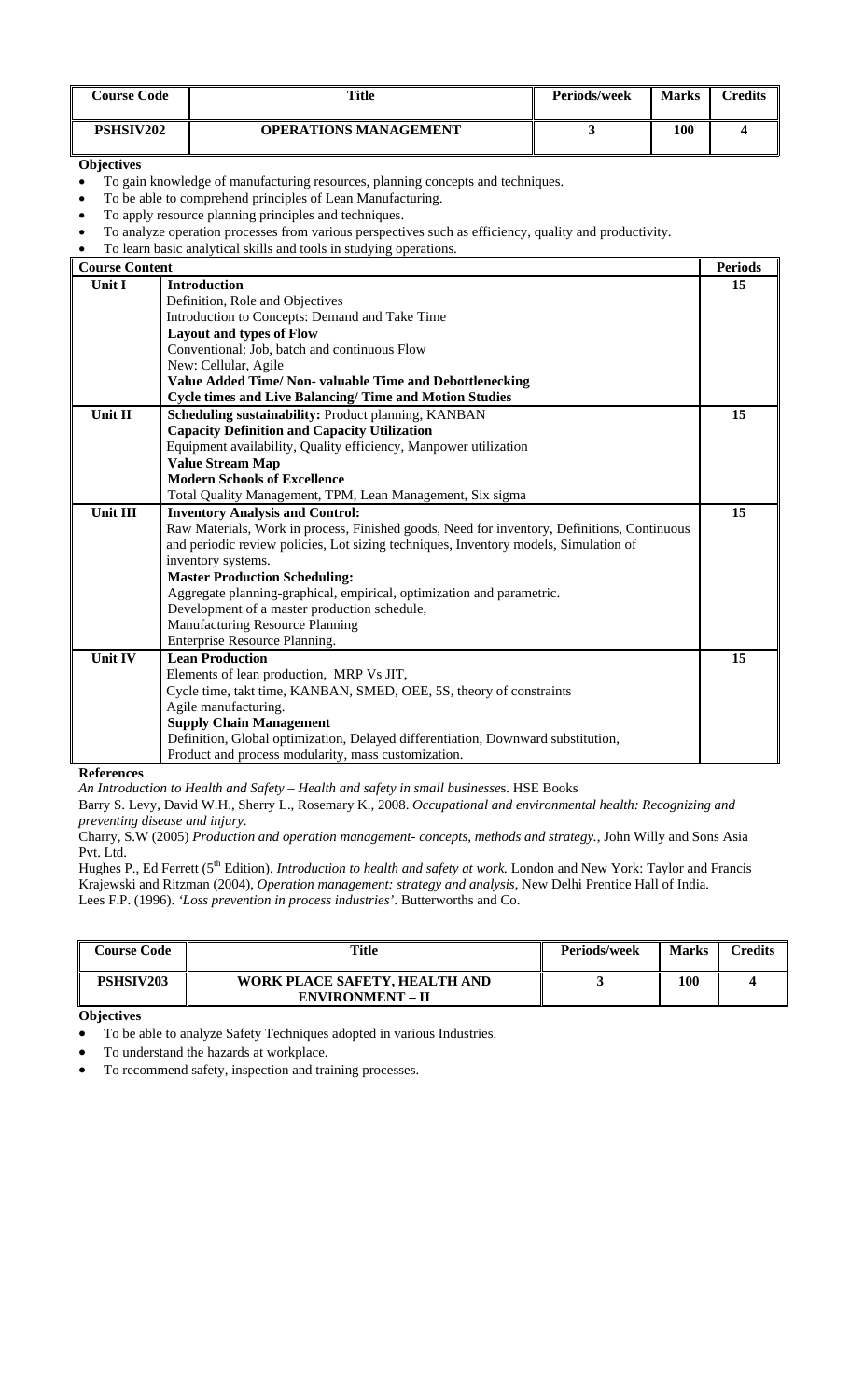| <b>Course Content</b> |                                                                                                                                                                                                                                                                                                       | <b>Periods</b> |
|-----------------------|-------------------------------------------------------------------------------------------------------------------------------------------------------------------------------------------------------------------------------------------------------------------------------------------------------|----------------|
|                       | Introduction, Peculiarities and Parameters governing the safety, Manufacturing processes, Layout and site planning, Good<br>housekeeping, Signage systems, Structural sounding, Accidents and hazards their causes and effects, Preventive measures,<br>Pollution control measures of the industries. |                |
| Unit I                | Textile Industry                                                                                                                                                                                                                                                                                      | 15             |
|                       | <b>Construction Industry</b>                                                                                                                                                                                                                                                                          |                |
|                       | Automobile Industry                                                                                                                                                                                                                                                                                   |                |
| Unit II               | <b>Information Technology:</b>                                                                                                                                                                                                                                                                        | 15             |
|                       | <b>Small Scale Industries</b>                                                                                                                                                                                                                                                                         |                |
| Unit III              | <b>Construction Industry</b>                                                                                                                                                                                                                                                                          | 15             |
|                       | Packaging Industries                                                                                                                                                                                                                                                                                  |                |
|                       | Fisheries                                                                                                                                                                                                                                                                                             |                |

'*Encyclopedia of Occupational Health and Safety'*. Vol. I and III (1985). International Labour Office, Geneva.

Apple M.J. (1981). 3rd Edition. *Plant layout and material handling*. John Wiley and Son.

Dan Peterson (1981), *Techniques of safety management.* McGraw Hill Company, Tokyo.

David L. Goetsch and Gene Ozon. (2006). *Occupational health and safety*. Pearson Education Canada Inc. Toronto, Ontario.

*Encyclopedia of occupational safety and health* (1980) ILO.

John Redley (1983). *Safety at work.* Butterworth and Co. London.

Krishnan N.V. (1997). *Safety management in industry.* Jaico Publishing House, Bombay.

| <b>Course Code</b> | <b>Title</b>                                | <b>Periods/week</b> | <b>Marks</b> | $\mathbb C$ redits |
|--------------------|---------------------------------------------|---------------------|--------------|--------------------|
| PSHSIV204          | <b>HUMAN FACTORS AND ERGONOMIC RESEARCH</b> |                     | 75           |                    |

#### **Objectives**

- To review topics of current interest in occupational ergonomics and human factors research.
- To evaluate occupational ergonomics and human factors methodology and research priorities.
- To gain an understanding of guidelines for displays, controls, anthropometry, office ergonomics, work physiology and manual material handling.
- To understand the benefits and limitation of ergonomics measurement techniques and research methods.

| <b>Course Content</b> |                                                                                        | <b>Periods</b> |
|-----------------------|----------------------------------------------------------------------------------------|----------------|
| Unit I                | <b>Work Methods</b>                                                                    | 15             |
|                       | Key Concepts And Terms, Historic Developments                                          |                |
|                       | Work Description and Measurements - Flow Process Chart, Stop Watch Studies.            |                |
|                       | Human Factors and Ergonomics Methods                                                   |                |
|                       | Challenges for Human Ergonomics Methods                                                |                |
|                       | <b>Need for ergonomic Research</b>                                                     |                |
|                       | <b>Ergonomics Injury Statistics</b>                                                    |                |
|                       | Definition Of Hazard And Risk                                                          |                |
|                       | Risk Evaluation and Assessment Systems                                                 |                |
| Unit II               | <b>Research Methodology for Human Factors</b>                                          | 15             |
|                       | <b>Subjective Ergonomics and Workplace Analysis</b>                                    |                |
|                       | Interview, Questionnaire, Nordic, Body map, Rating scale, SWAT, Borg 10, Borg 20 NASA- |                |
|                       | <b>TLX</b>                                                                             |                |
|                       |                                                                                        |                |
|                       |                                                                                        |                |
|                       | <b>Objective Ergonomics and Workplace Analysis</b>                                     |                |
|                       | RULA (Rapid Upper Limb Assessment), REBA, OWAS, JSI (Job Stream Index), HAL            |                |
|                       | (Hand Activity Level), Moore Garg Strain Index, OCRA, MAPO, PLIBEL, QEC (Quick         |                |
|                       | Exposure Checklist), NIOSH lifting Equation, Snook Table, Assessment of Mental Work    |                |
|                       | Load                                                                                   |                |
| Unit III              | <b>Visual Sensory System</b>                                                           | 15             |
|                       | Signal Detection Auditory-Sensory System and Noise                                     |                |
|                       | Design of Control, Display and Symbols                                                 |                |
|                       | Repetitive Emotion Injury and Design Of Hand Tools                                     |                |
|                       | Ergonomics of Seating and Computer Work                                                |                |
|                       | Physical Work and Heat Stress Station.                                                 |                |

**References** 

Aldrich T.B., Szabo S.M., Bierbaum C.R. (1989). *Application of human performance models to system desig*n. New York: Plenum Press.

Alvin R. Tilley, Henry Dreyfuss Associates, (2002). *The measure of man and woman*. New York: John Wiley and Sons, Inc Martin H. (2006). *A guide to human factors and ergonomics* (2<sup>nd</sup> Edition). Taylor and Francis.

Salvendy G. (2006). *Handbook of human factors and ergonomics* (3<sup>rd</sup> Edition). Wiley and Sons: New York.

Sanders M.M., Mc. Cornick R.J. (1993). *Human factors in ergonomics and design* (7<sup>th</sup> Edition). New York: McGraw – Hill Wickens C.D., Lui Y., Becker S.G. (2004). An introduction to human factors engineering (2<sup>nd</sup> Edition). Pearson/Prentice Hall.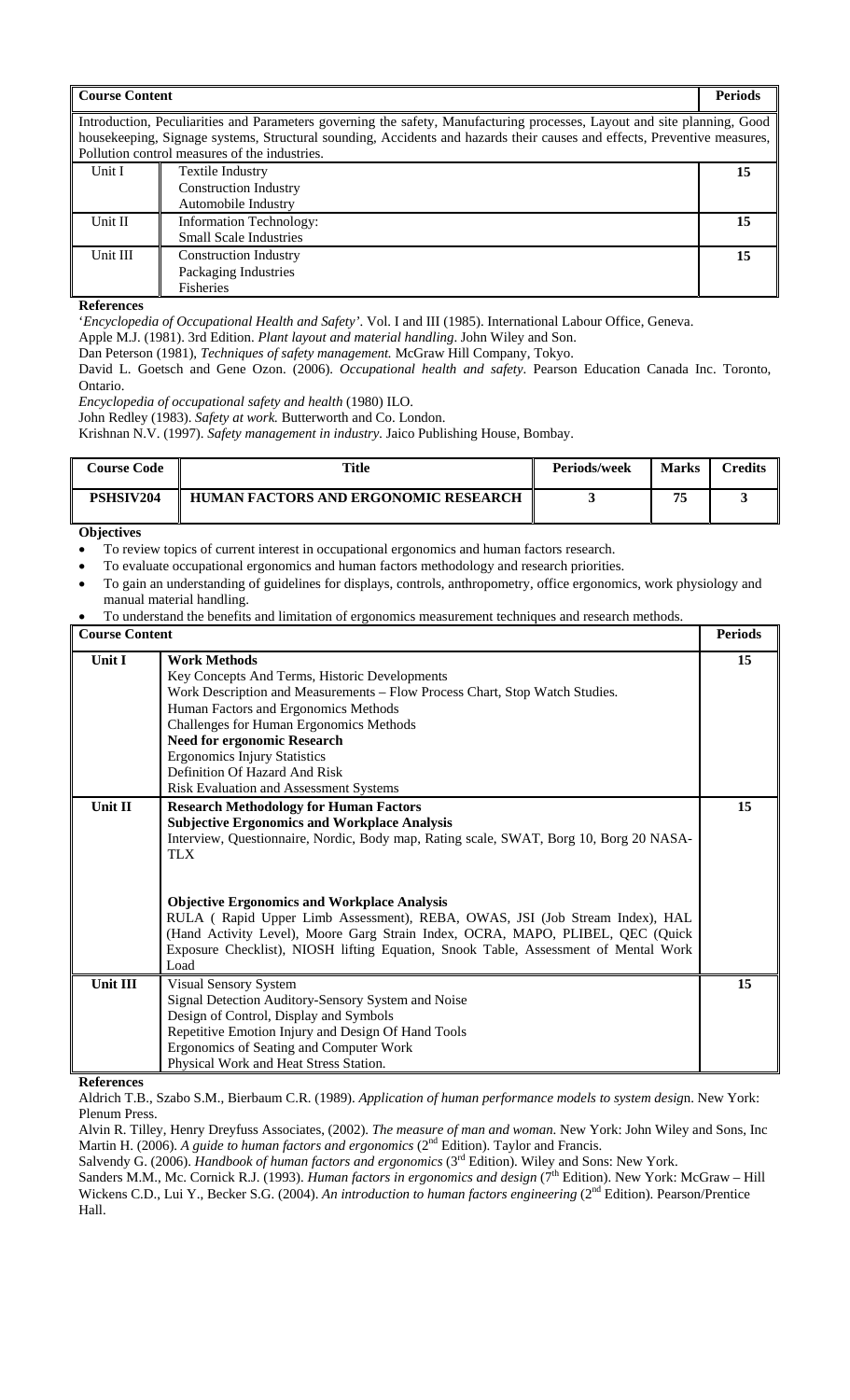| <b>Course Code</b> | Title                              | <b>Periods/week</b> | <b>Marks</b> | $\alpha$ redits |
|--------------------|------------------------------------|---------------------|--------------|-----------------|
| PSHSIV205          | ANTHROPOMETRY IN WORK PLACE DESIGN |                     | 75           |                 |

- To identify the strength and weaknesses of workplace and propose needed changes.
- To enable the students to reflect on the information gained and apply it to their lives, homes, workplace and the world around them

| <b>Course Content</b> |                                                                   | <b>Periods</b> |
|-----------------------|-------------------------------------------------------------------|----------------|
| Unit I                | Introduction                                                      | 15             |
|                       | Principles of Anthropometry applied to benefit posture and health |                |
|                       | Displays, Control and Information                                 |                |
|                       | <b>Task Analysis</b>                                              |                |
|                       | Designing for Manufacture and Maintenance                         |                |
| Unit II               | Workplace Layout and Design                                       | 15             |
|                       | Application of Ergonomics Principles                              |                |
|                       | Tools and Equipment Design                                        |                |
|                       | Human Machine Systems                                             |                |
|                       | Input/Output Technology, Usability; Evaluation; Health Problems   |                |
|                       | Problem Solving; Decision Making                                  |                |
|                       | Cognitive Ergonomics                                              |                |
| Unit III              | Workplace Design and Assessment                                   | 15             |
|                       | <b>Future Systems</b>                                             |                |
|                       | Job Design                                                        |                |
|                       | Scientific Management                                             |                |
|                       | Development of Ergonomic Strategy at Work                         |                |

#### **References**

Damon A., Howard W. S. Armstrong R. Mc. Farland, (1966). *Human body in equipment design.* Harvard University Press. David W.A., (2009). *Biomechanics and motor control of human movement*. John Wiley and Sons.

Ernest J.M., Mark S.S. (1981). *Human factors in engineering and design*. Tata McGraw Hill Pub.

Hendy K.C., Drumm D.M., Anderson K.W. (1984). *A graphic anthropometric aid for seating and workplace design*. Aeronautical Research Laboratories.

Kroemer K.H.E., Kroemer H.J., Kroemer E. (1997). *Engineering physiology*. John Wiley and sons.

Miriam P. G. (2001). *Effects of worker anthropometry and workplace design upon shoulder discomfort and task productivity*. University of Massachusetts, Amherst.

| <b>Course Code</b> | <b>Title</b>                                | Periods/week | <b>Marks</b> | $C$ redits |
|--------------------|---------------------------------------------|--------------|--------------|------------|
| <b>PSHSIVP201</b>  | <b>HUMAN FACTORS AND ERGONOMIC RESEARCH</b> |              | 50           |            |

#### **Objectives**

- To gain an understanding of Human Strengths and Limitations by analyzing human perception, cognition, memory, attention, biomechanics and motor learning and control.
- To understand the way people process information.
- To enable prediction of Human Machine Interaction and thereby design products and systems to maximize user effectiveness.
- To prepare reports that summarizes findings and recommendations for improvement

| Unit I<br><b>Subjective Ergonomics and Workplace Analysis</b><br>15                     |  |
|-----------------------------------------------------------------------------------------|--|
| Interview, Questionnaire, Nordic, Body map, Rating scale, SWAT, Borg 10, Borg 20, NASA- |  |
| TLX                                                                                     |  |
| Unit II<br><b>Objective Ergonomics and Workplace Analysis</b>                           |  |
| RULA (Rapid Upper Limb Assessment), REBA, OWAS, JSI (Job Stream Index), HAL             |  |
| (Hand Activity Level), Moore Garg Strain Index, OCRA, MAPO, PLIBEL, QEC (Quick          |  |
| Exposure Checklist), NIOSH lifting Equation, Snook Table, Assessment of Mental Work     |  |
| Load                                                                                    |  |

**References** 

Christopher D.W (1992). *Engineering psychology*. Harper Collins Publishers.

Christopher D.W, Sallie E.G., Yilli Liu (1998). *An introduction to human factors engineering.* Orient Longman.

Martin H. (2006). *A Guide to Human factors and ergonomics*. CRC Taylor and Francis.

Staton N, Hedge A, Brook Huis K, Sales E., Hendrik H., (2005*) Handbook of human factors and ergonomics methods* , US: CRC Press.

| <b>Course Code</b> | <b>Title</b>                 | Periods/week | Marks | Credits |
|--------------------|------------------------------|--------------|-------|---------|
| <b>PSHSIVP202</b>  | CURRENT TRENDS IN MANAGEMENT |              | 50    |         |

**Objectives** 

• To gain knowledge about the recent perspectives in management.

• To familiarize the students with current industry techniques and trends and its applications to managerial decision making.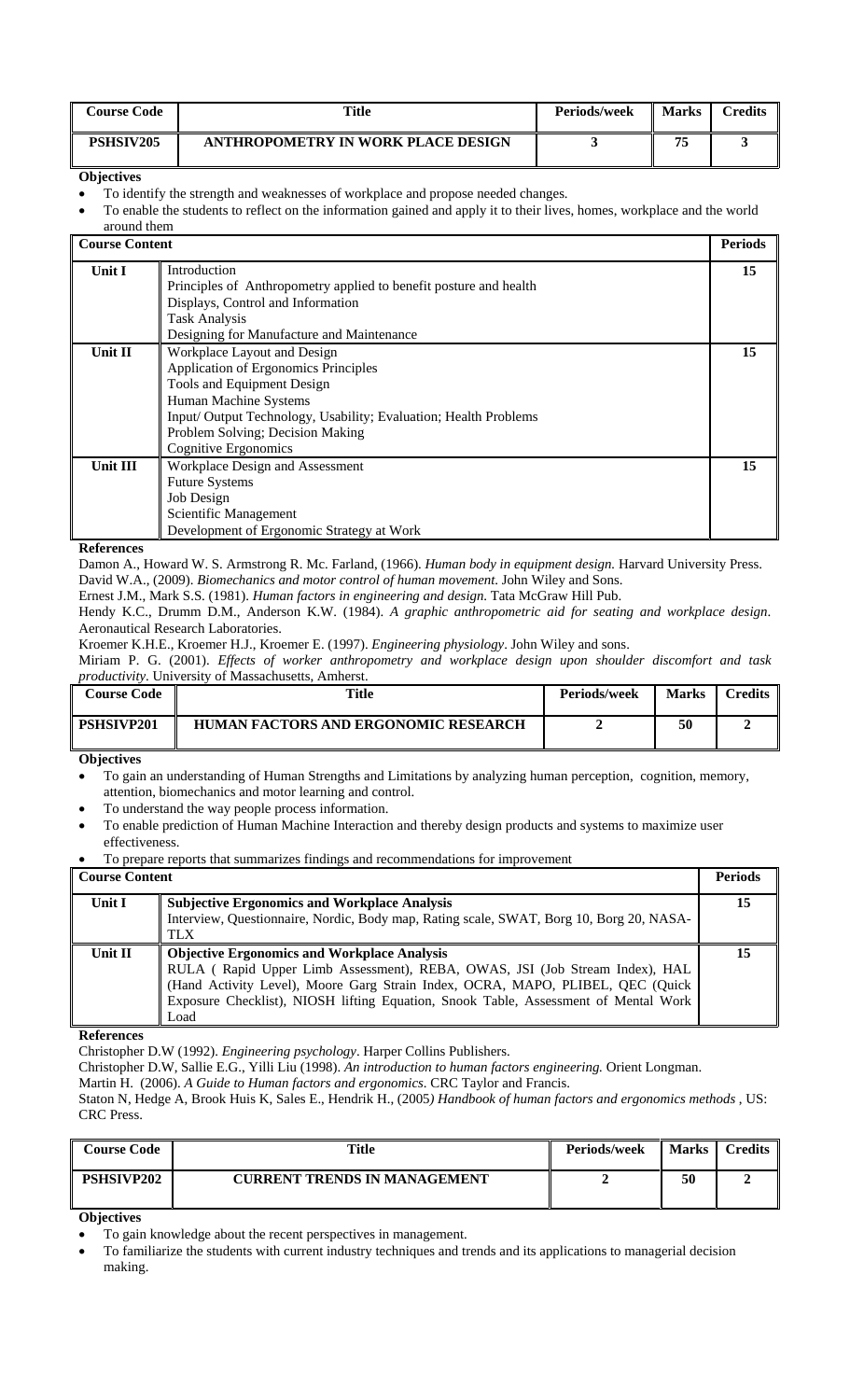| <b>Course Content</b> |                                                                                    | <b>Periods</b> |
|-----------------------|------------------------------------------------------------------------------------|----------------|
| Unit I                | <b>Knowledge Management</b>                                                        | 15             |
|                       | Concept, Knowledge Management Strategies and Practices                             |                |
|                       | Six Sigma: Concept, Steps Involved In Launching Six Sigma, Advantages.             |                |
|                       | <b>Globalizing Business</b>                                                        |                |
|                       | Meaning, Concept & Importance                                                      |                |
|                       | Unified Framework for Global Business                                              |                |
|                       | <b>Mergers &amp; Acquisitions</b>                                                  |                |
|                       | Concepts & Varieties of Merger                                                     |                |
|                       | Procedures for Mergers & Acquisitions, Different aspects in Mergers & Acquisitions |                |
|                       | Aspects & Issues in Mergers & Acquisitions                                         |                |
|                       | Relevance in 21 <sup>st</sup> Century Businesses: Regulatory Control.              |                |
| <b>Unit II</b>        | <b>IT Enabled Services</b>                                                         | 15             |
|                       | Business Process Outsourcing and Knowledge Process Outsourcing                     |                |
|                       | <b>World Class Manufacturing</b>                                                   |                |
|                       | Concept And Importance                                                             |                |
|                       | <b>Lean Manufacturing Practices</b>                                                |                |
|                       | Just In Time and Theory of Constraints.                                            |                |
|                       | <b>Corporate Social Responsibility</b>                                             |                |

Burton, Jene (2001). *Management today: Principles and practice.* Tata Mc-Graw-Hill Publishing Co. Ltd.

L. M. Prasad (2008). *Management principles and practice*. New Delhi. Himalayas Publishing House.

Weihrich Heinz, Koontz Harold *(*1993).*Management: A global perspective.* New Delhi, Tata McGraw-Hill Publication Company.

| <b>Course Code</b> | Title                        | Periods/week | <b>Marks</b> | $\alpha$ redits |
|--------------------|------------------------------|--------------|--------------|-----------------|
| PSHSIVP203         | <b>APPLIED ANTHROPOMETRY</b> |              | 50           |                 |

#### **Objectives**

• To be able to generate ergonomics data, interpret and apply it to evolve appropriate systems.

| <b>Course Content</b> |                                                                                                                                                                                                                                                                                                                                                                                                                                                                                      | <b>Periods</b> |
|-----------------------|--------------------------------------------------------------------------------------------------------------------------------------------------------------------------------------------------------------------------------------------------------------------------------------------------------------------------------------------------------------------------------------------------------------------------------------------------------------------------------------|----------------|
| Unit I                | <b>Introduction</b><br>Definition and Key Concepts: Body Volumes, Masses Of Body Segments, Center of Gravity,<br>Inertial Properties.<br><b>Static Anthropometric Measurements</b><br>Between Joint Centers, Body Lengths And Contours Measuring Tools: Laser (Computer),<br>Measuring Tape, Calipers<br><b>Dynamic Anthropometric Measurements</b><br>Somatography, Scale Model Mock-Up, Envelopes (Work, Walking, Turning, Bending,<br>Boundaries), Graphic Depiction Of Envelopes | 15             |
| Unit II               | <b>Human Variability</b><br>Age, Sex, Societal Changes, Daily Changes, Generational Changes, Ethnicity<br><b>Design Principles For:</b><br>Extreme Individuals ( $95th$ Percentile), Minimum Population Value ( $5th$ Percentile), Adjustable<br>Range, Designing For The Average, Design For Motion<br><b>Anthropometric Application For:</b><br>Children, Aging, Pregnant Women, Health Care Professionals, Medical and Para-Medic<br>Professions, Performing Artists              | 15             |

**References** 

Pheasant Stephen (1996), *Bodyspace: Anthropometry, ergonomics and design of work* (2<sup>nd</sup> Edition), UK : Taylor and Francis Ltd.

Kroemer K.H.E (2006), *"Extra –ordinary" ergonomics*, USA: Taylor and Francis (CRC Press)

Rogers W.A. (1997). *Designing for an aging population: 10 years of human factors/ergonomics researc*h. Human Factors and Ergonomics Society.

Kumar., *Biomechanics in ergonomics* 2nd Ed.

Kroemer K.H..E, Kroemer. H.B. , Kroemer E., (2000). *Ergonomics: How to design for ease and efficiency (2nd Ed.).* Prentice Hall International series in Industrial and System Engineering.